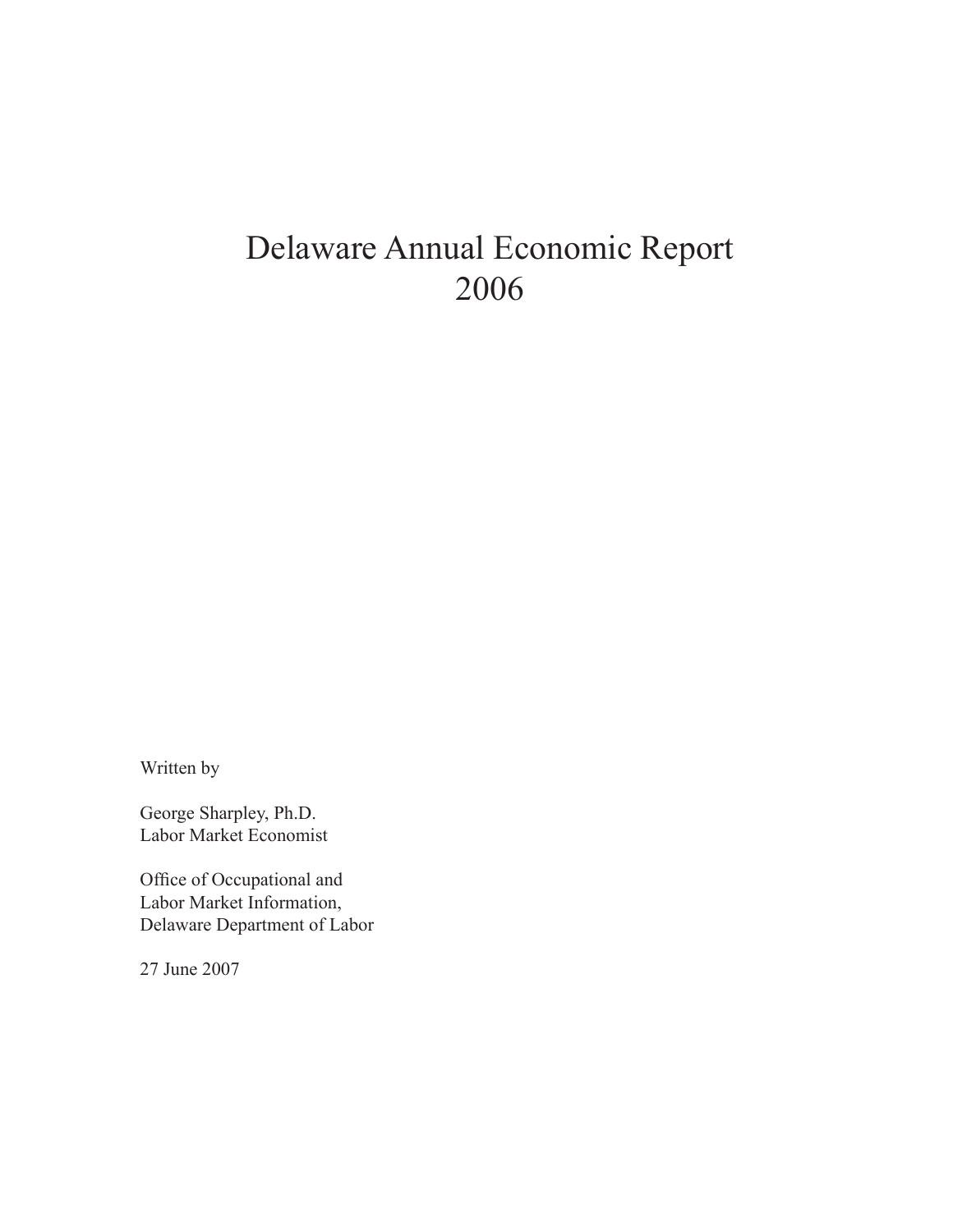## **Table of Contents**

| Labor Force Participation Rates and Unemployment Rates by Demographic Group6 |  |
|------------------------------------------------------------------------------|--|
|                                                                              |  |
|                                                                              |  |
|                                                                              |  |
|                                                                              |  |
|                                                                              |  |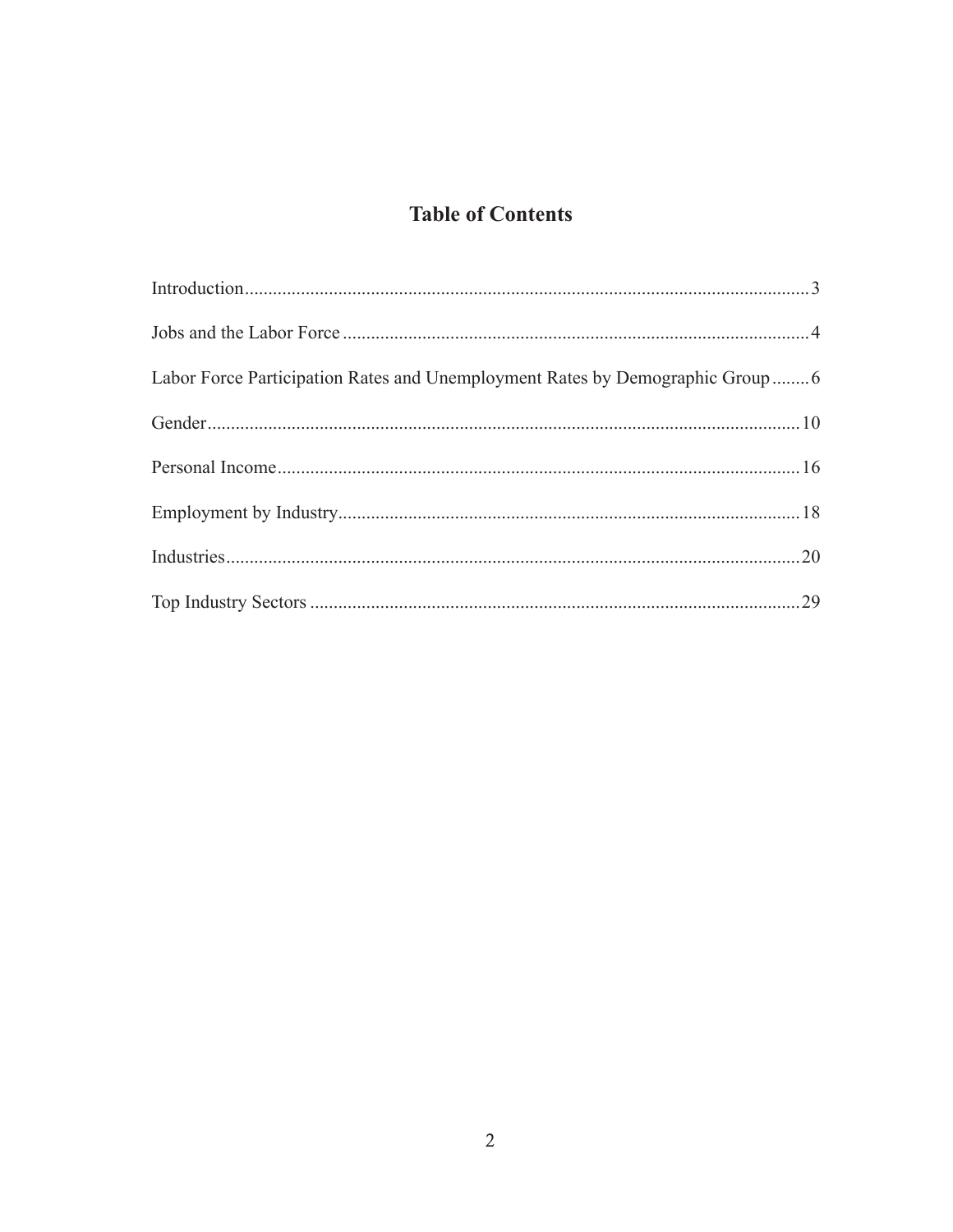#### **Introduction**

It is very rare when all major economic indicators point unambiguously in the same direction. The current period in Delaware, and in the nation as a whole, is not one of those times. Instead, we must sort through conflicting signals, deciding which ones deserve greater weight and which ones less - but maybe the mixed signals are the message. Delaware's economy is not in recession, it is growing. It is clearly not growing too fast for its own long-term good. Whether it appears to be growing at a good, healthy pace or an anemic pace depends largely on what measure we focus on.

Looking at the Local Area Unemployment Statistics (LAUS), the resident employment data for the state, Delaware's economy looks rather healthy. The annual average unemployment rate dropped from 4.0 percent in 2005 to 3.6 percent in 2006, and it has been even lower in 4 out of the first 5 months of 2007. All of these rates are substantially below the national unemployment rate. As measured by this data series, employment growth has averaged 1.89 percent per year in Delaware over the last 30 years. It was 1.88 percent in 2005, and 2.12 percent in 2006, and has only just fallen below that, averaging 1.67 percent through May, 2007.

On the other hand, a look at job growth in the state yields a different picture. Delaware has added jobs at a 2.06 percent annual rate since 1976. It last surpassed that rate in 2004, and growth has steadily slowed since then, to a current 0.82 percent rate in 2007. Growth over the last 18 months has been positive, but only about half the long-term rate - not enough to be considered healthy.

Delaware's 1.18 percent job growth from 2005 to 2006 placed it just in front of the bottom one-third of states in this regard. There were 33 states with faster job growth, and 16 with slower job growth. With the exception of Louisiana and Mississippi, the two states hit hardest by Hurricane Katrina, all of the other states with slower job growth are contiguous and located in the northeastern part of the US. The states with job growth slower than Delaware's were all of New England, New York, New Jersey, and Pennsylvania, then Ohio, Kentucky, Indiana, Michigan, and Wisconsin.

The graph on the following page shows the annual growth rate of Delaware resident employment (DEEMPL), the number of jobs at Delaware employers (DEJOBS), and the same measure for the nation (USEMPL and USJOBS). Two things stand out in this graph: all measures are exhibiting slower growth rates in 2007, and job growth in Delaware began to slow after 2004. While it looks to be the "odd man out" in this graph, the next section explains why it is probably more reliable as a measure of the economy's overall vitality.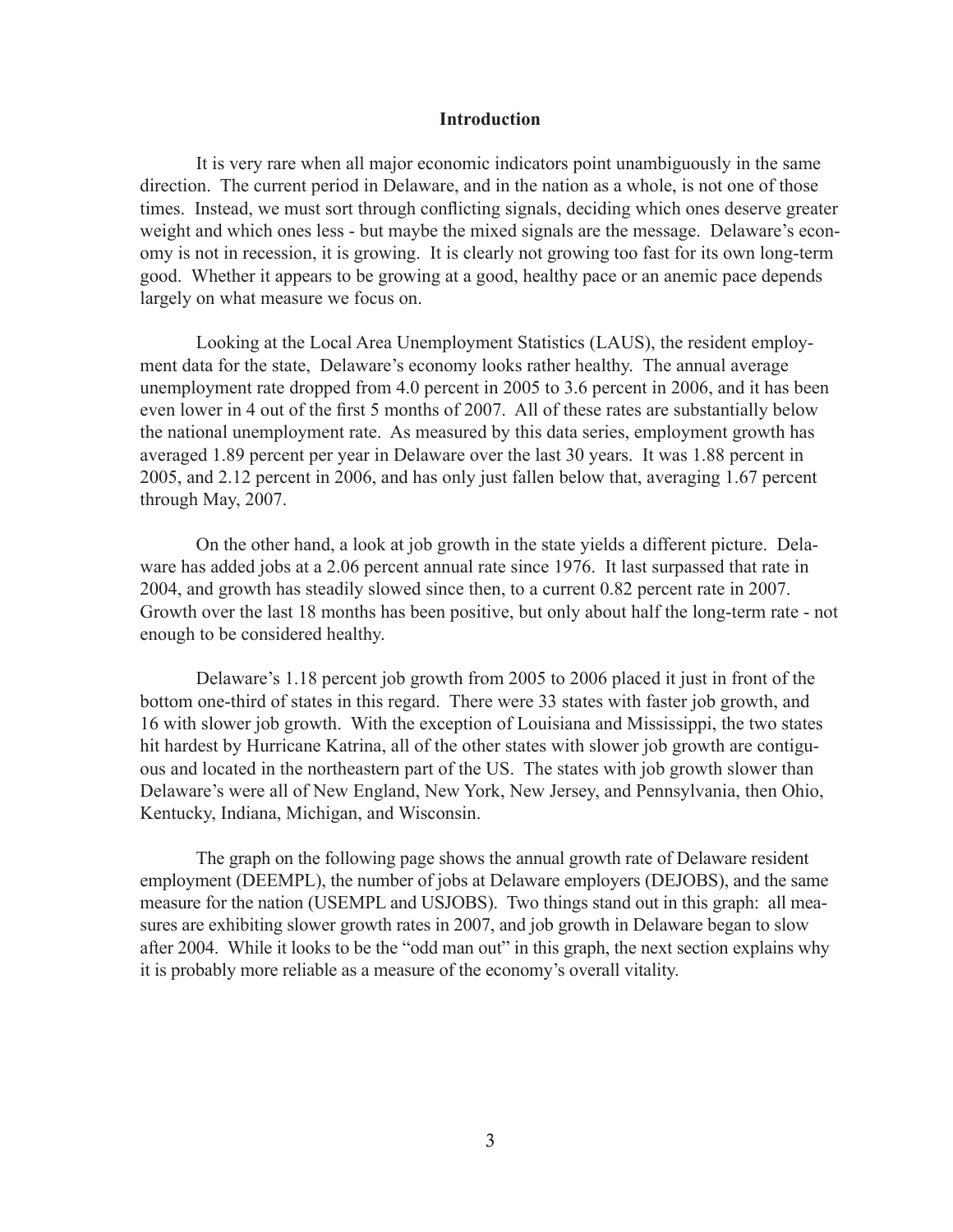

**Jobs and the Labor Force**

There are two primary ways to evaluate and measure labor involvement in the economy. One is to use location of residency as the basis of measurement, the other is to use location of work as the basis. The residency-based data series is where the unemployment rate comes from. It places all civilian noninstitutionalized residents 16 years of age and older into one of three categories: they are considered either employed, unemployed, or out of the labor force. People who are self-employed are counted as employed, as are farm workers. People who hold more than one job are counted only once, and residents who commute to other states to work are counted as employed residents of their home states.

The other way to measure labor involvement is to base the measurement on place of work. This measures jobs, where the series outlined in the previous paragraph measures employment and unemployment. In measuring jobs, residents of other states who work in Delaware are counted, while Delaware residents who work elsewhere are not. People who work more than one job (in Delaware, about five percent of people with jobs have more than one job) are counted at each job they hold within the state. Self-employed persons are not counted, nor are most farm workers.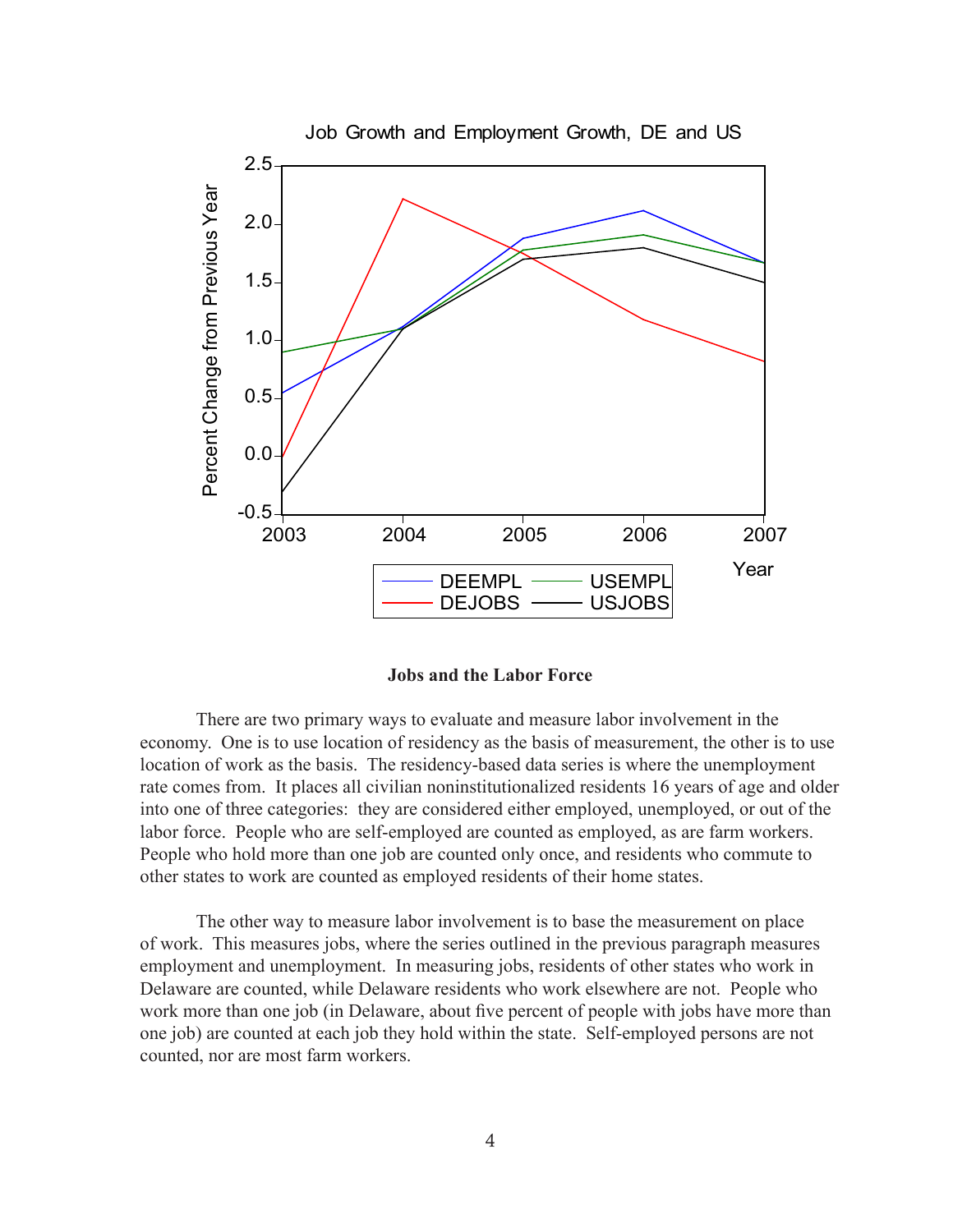Each of these measures has its strengths and weaknesses, and they are obviously different conceptually. They are both useful, and when they tell different stories about the economy, as they often do, it is necessary to look beyond the headline numbers. Did the unemployment rate fall because more of those seeking work found jobs, or because they dropped out of the labor force? Is a change in the overall number of jobs driven by one industry, or is it broad-based?

It's tempting, when there is a simple measure available such as the number of jobs or the unemployment rate, to use that measure as a proxy for the state of the economy. No single measure is up to that task; the economy is much too complex to be captured or described by a single measure. That being said, these two measures do get pressed into this type of service, so when they point in opposing directions, which is the more reliable guide? We believe that the number of jobs measurement is more closely linked to the overall state of the economy than the resident unemployment rate measure, especially in a smaller state like Delaware.

The monthly count of total jobs and jobs by industry comes from reports filed by over 1,000 Delaware business establishments, and it can sometimes veer away from what is actually happening in the economy. It may understate or overstate job growth during the course of the year, but usually not by too much. But looking back at the previous year and earlier, we can be highly confident that the jobs data provide an accurate portrayal of job change in the state's industries, because then they are based on comprehensive administrative data, not survey results. At the beginning of each year, the previous year's data are reconciled to employment reports which virtually all employers are required to file. This benchmarking procedure sometimes increases the previous year's job total and sometimes decreases it, but it ensures that the reported number of jobs can never get too far away from what is actually happening in the economy.

The residency-based labor force statistics, which include the unemployment rate, do not have such an administrative data source to fall back on. They are based on a survey of about 1,000 households in the state. Because this sample is too small to meet acceptable standards of accuracy on its own, Delaware's household survey data are combined with similar data from Maryland, Virginia, West Virginia, North Carolina, South Carolina, Georgia, Florida, and Washington D.C. in a model which then estimates the unemployment rate for each state. The estimated monthly unemployment rate which results from this process still has an error range which is non-negligible. As an example, we can only be 90 percent confident that Delaware's actual unemployment rate in April, 2007 was between 3.0 and 4.4 percent, when the published rate was 3.7 percent. The annual rate has a somewhat smaller error range, but still has no comprehensive administrative data to be benchmarked to, and it can be quite different from estimates of the state's unemployment rate derived from other sources. For example, the unemployment rate derived as described above was 4.0 percent in Delaware in both 2004 and 2005. The unemployment rate in Delaware as estimated by the American Community Survey, which is administered by the US Bureau of the Census and has a much larger sample size, was 7.0 percent in 2004 and 5.6 percent in 2005.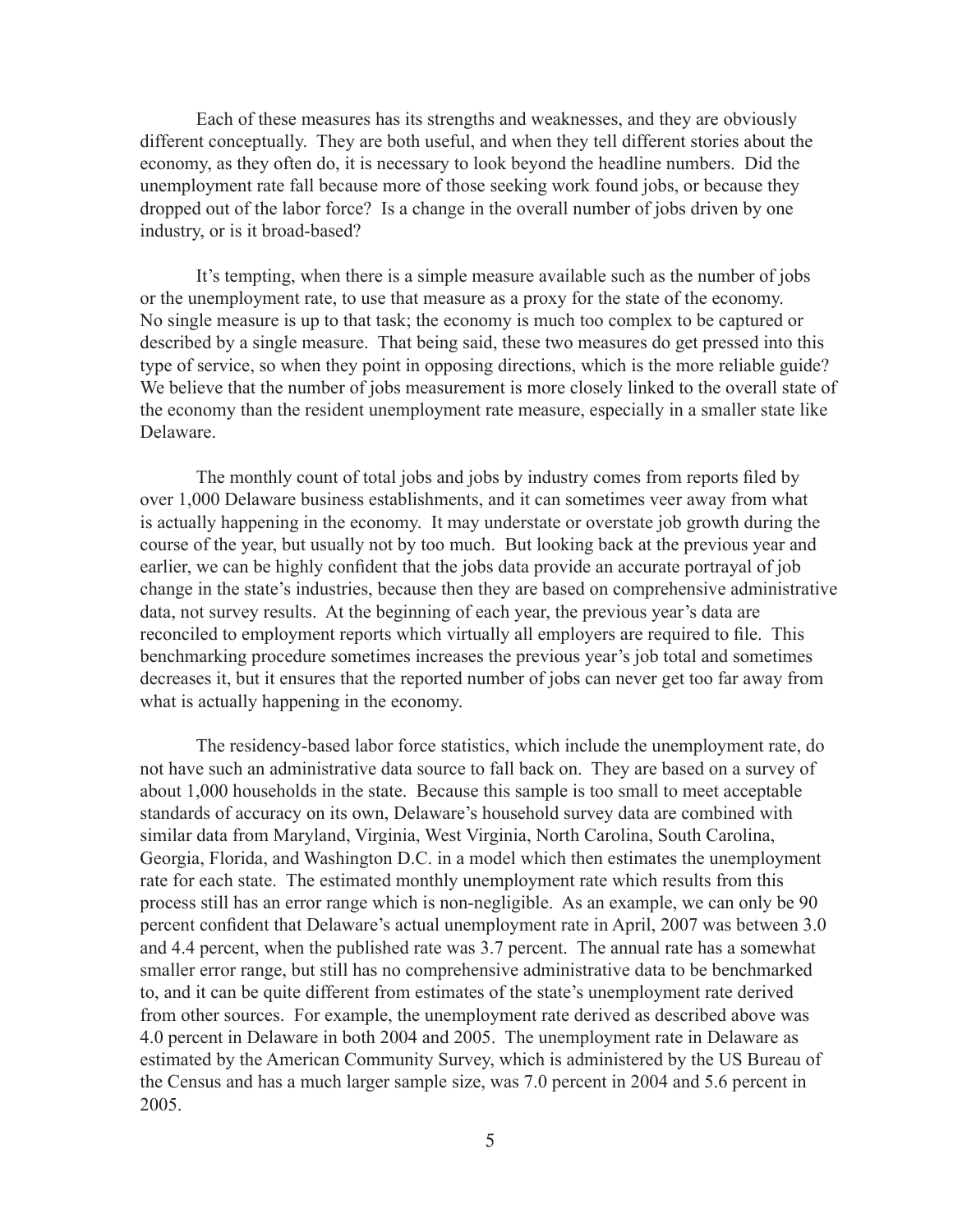#### **Labor Force Participation Rates and Unemployment Rates by Demographic Group**

In this section, we examine annual unemployment rates and labor force participation rates (LFPR) for different gender, race, age, and ethnic groups. The LFPR is the employed plus the unemployed, divided by the number of people 16 years old and older in the general population. These are of interest because economies increase their productive output and income by increasing capital and labor inputs, or by improving on how those inputs are used. When labor input is increased through greater migration or immigration, then the increase in income which results must be spread across more people, so income per capita may very well fall. If current residents provide more labor input, either through reducing the unemployment rate while maintaining the LFPR, or by increasing the LFPR while maintaining the unemployment rate, income per capita will definitely increase. In a nutshell, putting more of the existing population to work will increase incomes without all of the costs associated with greater in-migration.

The unemployment rate and the labor force participation rate are somewhat related. To be considered unemployed, one must be willing, able, and actively seeking work. When the unemployment rate is high, some of the unemployed become discouraged and give up looking for work. They then are no longer considered unemployed or in the labor force, and both rates drop. This can particularly be a problem with certain demographic groups. For example, the average unemployment rate since 2000 among black or African-American teenagers is over 23 percent, while the rate for white teenagers is below 10 percent. Labor force participation rates for white teens are more than 15 percentage points higher than those for black teens. If the unemployment rate for African-American teens could be substantially reduced, it is likely that their participation in the labor force would increase.

All of the data in this section come from the household Current Population Survey (CPS), which is administered in all states by the US Bureau of the Census for the US Bureau of Labor Statistics (BLS). Annual rates in Delaware for large population groups meet BLS publication standards, but those for smaller groups, such as Hispanics or teens broken out by gender and race do not, and should be used with appropriate caution. Rates for these smaller groups over longer periods of time, such as the seven years presented here, will be more reliable.

From 2000 through 2006, the average unemployment rate for white males in Delaware was 3.5 percent, while for black males, it was 6.3 percent. Among women, for whites the average rate was 3.3 percent, while for blacks it was 6.4 percent.

As illustrated in the graph on the following page, not only are unemployment rates for whites consistently well below those of blacks, they are also less variable. While some of the variability in unemployment rates for blacks may be due to the smaller sample size (most likely, this is the cause of the spike in the rate for black females in 2005), it is well known that minority populations tend to be hit hardest in economic downturns.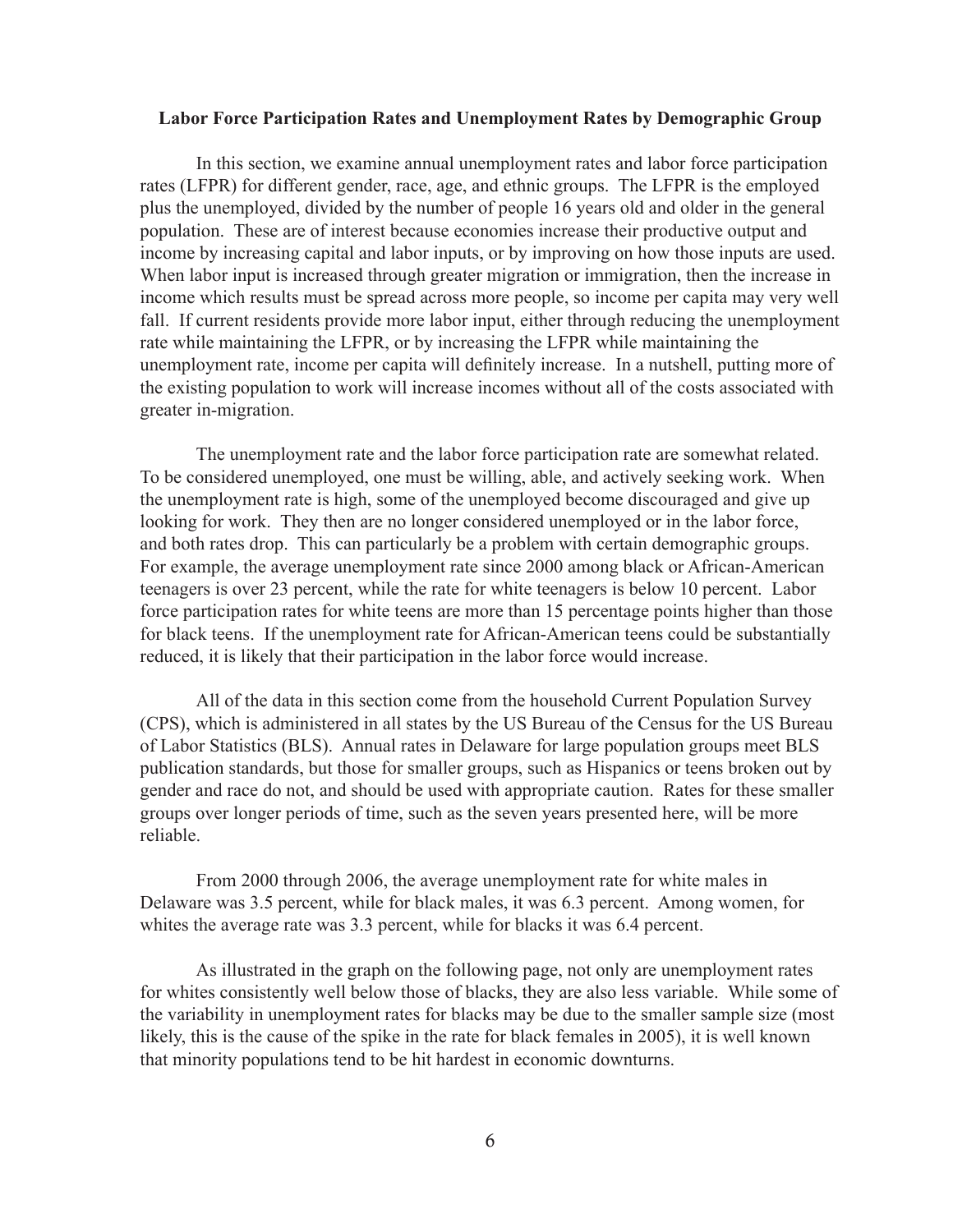

In the next graph, where we examine the labor force participation rates (LFPR) for these same groups, the effect of the general state of the economy on labor supply is clear. Delaware's economy lost jobs between 2000 and 2003, with 2002 the year of greatest job losses. LFPR fell across the board over this period, then generally increased as the economy strengthened, although again the rates for African Americans show greater variability. The fact that only the LFPR for black males has returned close to pre-recession levels is probably due to the aging population in the state. Labor force participation rates fall off quickly when people are in their 50's and 60's.

The average labor force participation rates over the entire seven year period were considerably higher for African-American women, at 68.9 percent, than for white women, at 61.1 percent. Among males it was much closer, with black males LFPR at 72.8 percent, and white males at 73.7 percent.

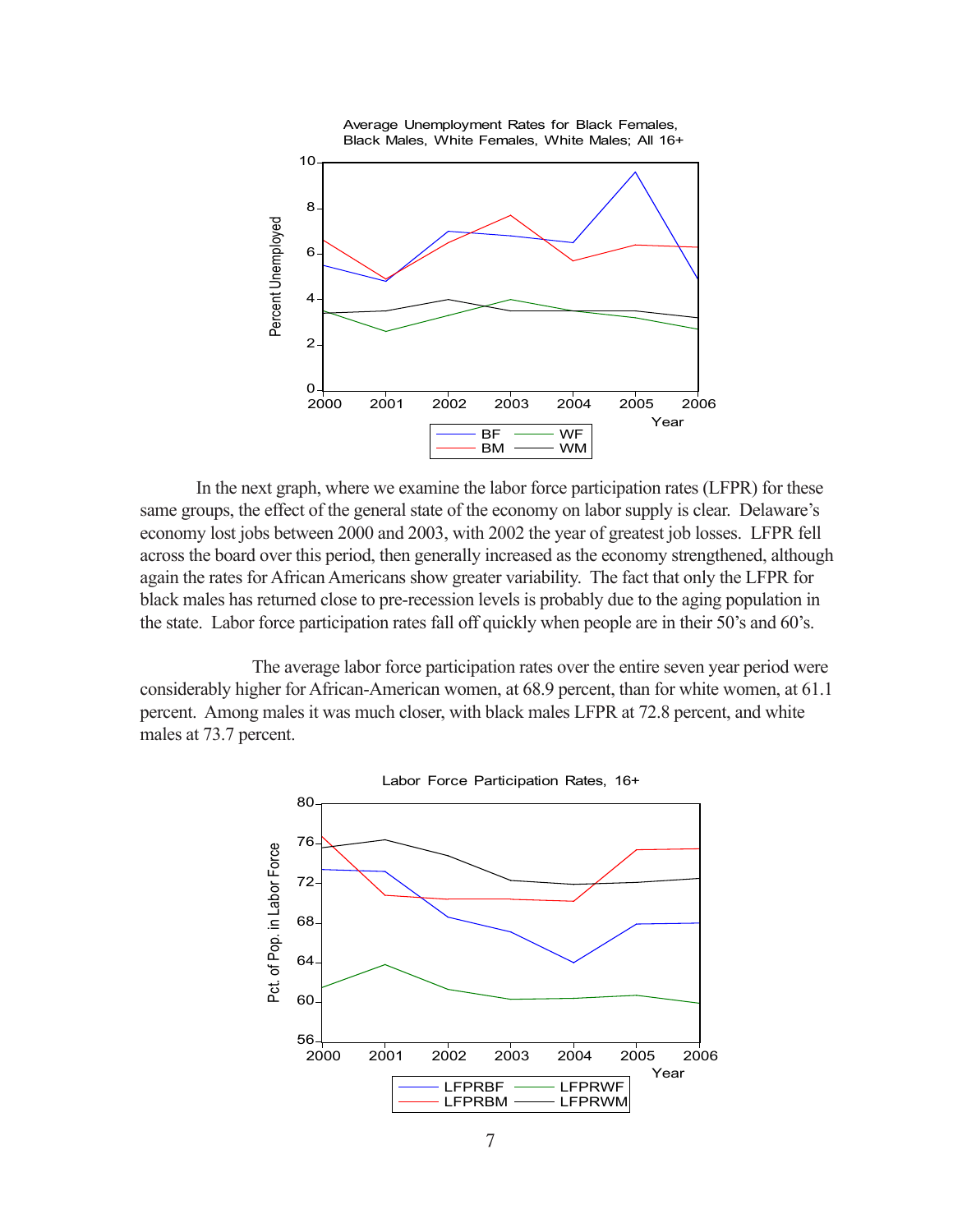Teenagers typically have a more tenuous connection to the labor market; they tend to alternate frequently between being employed, unemployed, and out of the labor force. Their average labor force participation rate tends to be lower than that of adults, while their unemployment rate tends to be higher. Many researchers believe that by taking a variety of jobs, teens learn important basic work skills and acquire crucial experience, which can help them later on when they are in the labor force full time. When teen unemployment rates are excessively high, not only are many of those actively seeking work unable to find it, but many others may be deterred from even looking for work. Those teens who are unable to acquire the work skills and experience are likely to later be at a disadvantage when compared to their peers.

While Delaware unemployment rates for African-Americans overall are nearly twice those for whites, among teenagers, they are two and one-half times greater. White female teens fared the best, with an average 8.3 percent unemployment rate from 2000 to 2006. White males averaged 10.3 percent unemployment over this period. Among black teenagers, both genders had similar, and high, unemployment rates: 23.1 percent for females and 23.7 percent for males. These data are charted below.



The labor force participation rates of teens clearly show the effects of the weak economy several years back. Again the effects are exaggerated among African-Americans. The LFPR for black teens was over 50 percent at the peak of the last business cycle, falling by nearly half during the recession. Participation rates also fell for white teens during this period. While rates for all teens have recovered somewhat since then, they are still below the peaks reached in 2000.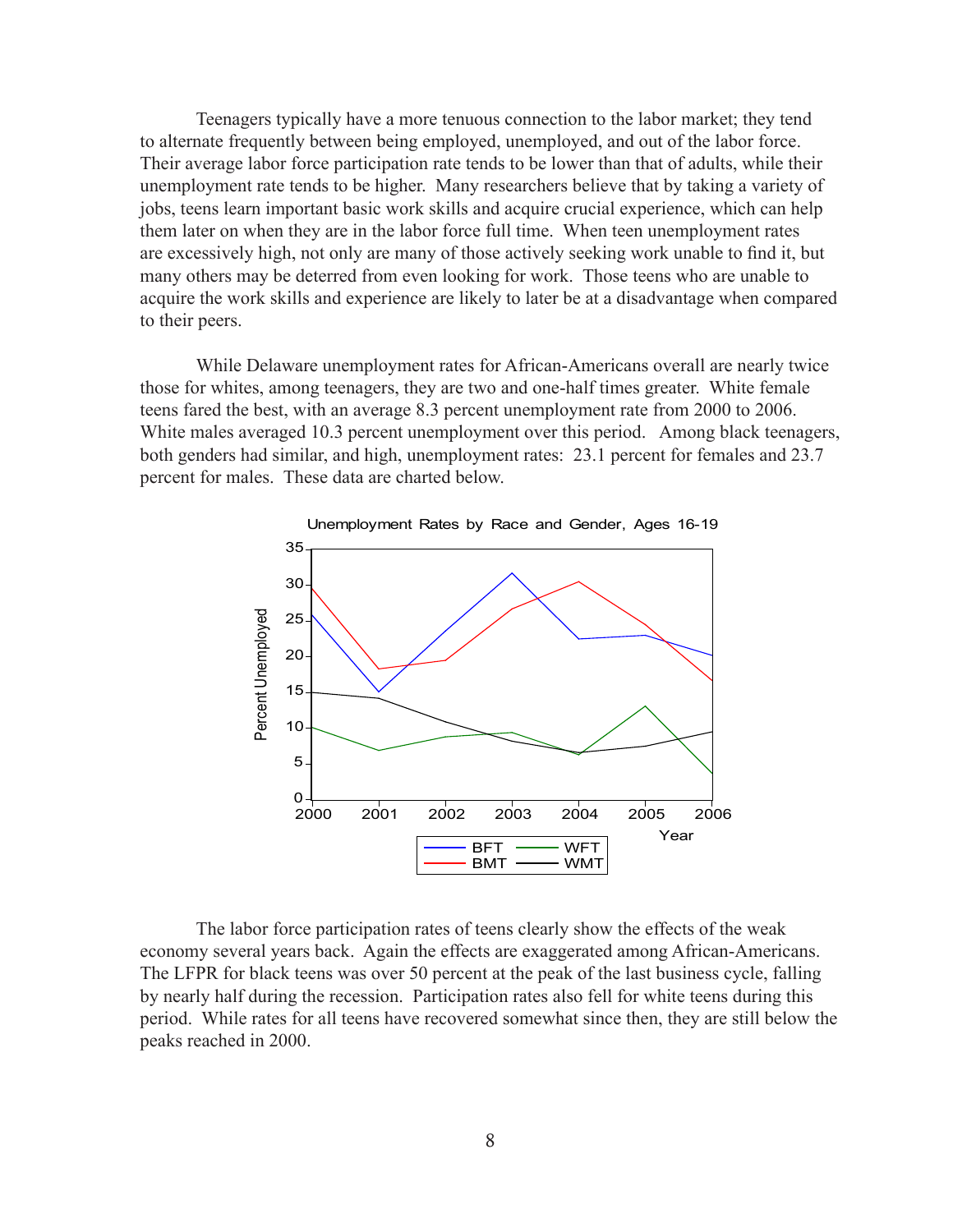

Looking at Hispanics or Latinos, the most noteworthy feature is their absolute growth in numbers in Delaware's labor force. While the total number of African-Americans in the labor force has increased by only 2.6 percent since 2000, and whites by 11.6 percent, Hispanics in the labor force have increased by 72.8 percent, going from 16,900 in 2000 to 29,200 in 2006. The labor force participation rate for Hispanics is also quite high, averaging 75.5 percent from 2000 to 2006, while their unemployment rate is fairly low, standing at an average 4.5 percent over the last two years.

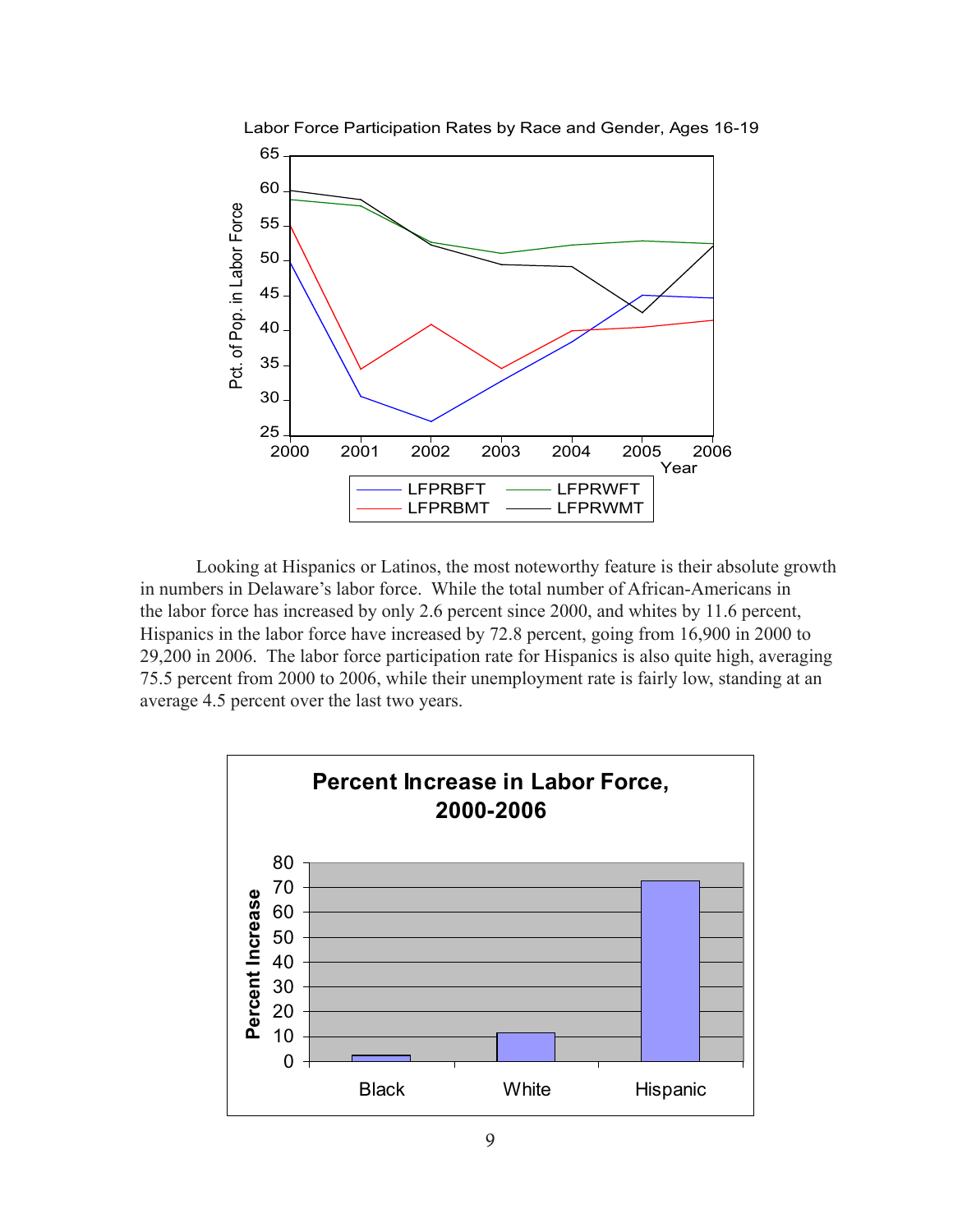#### **Gender**

Overall in Delaware, women hold more jobs than men, about 6,500 more. However, the average monthly earnings for women are only about two-thirds of men's average earnings. This varies somewhat by county, from a low of 66.5 percent of male earnings in New Castle County to a high of 72.3 percent in Sussex County, with Kent County in the middle at 69.6 percent. Nationally, women's earnings are 81 percent of men's. It may seem that in the absence of discrimination, average earnings for men and women would be equal, but that is really not the case. There are a variety of valid reasons that women's earnings *on average* are lower than men's. This does not mean that any particular woman should earn less than a man at the same job, nor does it mean that discrimination, both overt and subtle, doesn't exist.

One explanation for women's earnings lagging behind men's are the occupations that employ more females than males tend to be lower-paying, while males tend to be over represented in higher-paying occupations. The reasons behind this are many and subject to much debate, but the fact itself is beyond dispute. And, at least in Delaware, it shows no sign of changing.

The national Standard Occupation Classification (SOC) system places each occupation into one of 22 major occupational groups. Using data from the 2000 Census and 2005 American Community Survey, along with data from our Occupational Employment Statistics program, we can analyze average wages by gender and how they change through time for each of these groups.

The five occupational groups with the highest average wages had an average of 35 percent women in Delaware in 2000, rising to 35.4 percent in 2005. Even within these groups there is evidence that women are under represented in the higher-paying occupations. For example, the group Legal Occupations, which is the second highest-paying group in Delaware with an average wage of \$43.64 per hour in 2006, is about half male and half female. But lawyers, the highest-paying occupation within that group, were 74 percent male and 26 percent female in the state in 2005. This is the case in many of the groups, such as Healthcare Practitioners, which is three-quarters female, but the majority of physicians and surgeons are male.

The lowest-paying four occupational groups had an average 65 percent female staffing in 2000, which rose to 68.3 percent in 2005. These groups tend to have few, if any, high-paying occupations within them. It also appears that the gap between high- and lowpaying groups widened in 2006. The highest-paid 11 occupational groups had an average wage increase of 6.6 percent, while the lowest-paid 10 groups saw an average increase of only 3.1 percent (Farming, Fishing, and Forestry occupations were excluded from this calculation because the large average wage gain reported there is most likely a statistical anomaly, due to the small numbers involved). Data on employment in Delaware are provided in the table on the following page.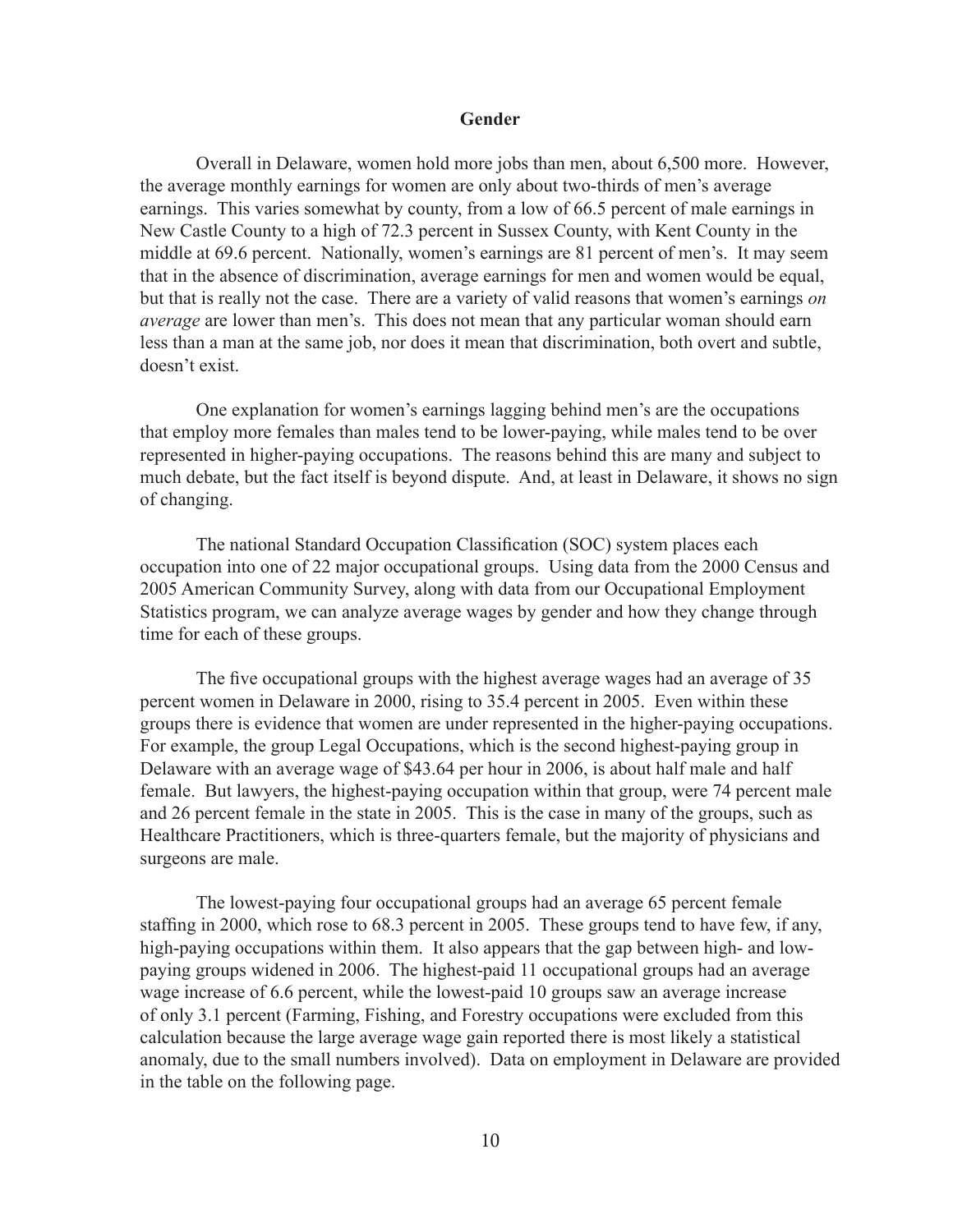| $\overline{SOC}$<br>Code | <b>Occupational Group</b>                                              | 2006 Ave.<br>Hourly Wage | 2005<br>Empl. | 2000 Pct.<br>Female | 2005 Pct.<br>Female |
|--------------------------|------------------------------------------------------------------------|--------------------------|---------------|---------------------|---------------------|
| 11-0000                  | <b>Management Occupations</b>                                          | \$47.50                  | 18,470        | 40.4%               | 38.1%               |
| 23-0000                  | <b>Legal Occupations</b>                                               | 43.64                    | 4,250         | 51.3                | 49.5                |
| 15-0000                  | <b>Computer and Mathematical</b><br>Occupations                        | 35.19                    | 10,360        | 35.4                | 33.5                |
| 19-0000                  | Life, Physical, and Social<br><b>Science Occupations</b>               | 33.09                    | 6,330         | 33.1                | 34.9                |
| 17-0000                  | Architecture and Engineering<br>Occupations                            | 32.70                    | 6,520         | 14.9                | 21.2                |
| 29-0000                  | Healthcare Practitioners and<br><b>Technical Occupations</b>           | 30.95                    | 21,210        | 75.9                | 79.0                |
| 13-0000                  | <b>Business and Financial</b><br><b>Operations Occupations</b>         | 29.63                    | 21,650        | 55.4                | 55.3                |
| 25-0000                  | Education, Training, and<br><b>Library Occupations</b>                 | 23.11                    | 20,870        | 73.9                | 71.3                |
| 27-0000                  | Arts, Design, Entertainment,<br>Sports, and Media<br>Occupations       | 19.95                    | 4,580         | 47.5                | 42.3                |
| 21-0000                  | Community and Social<br><b>Service Occupations</b>                     | 19.94                    | 5,930         | 62.0                | 58.3                |
| 47-0000                  | <b>Construction and Extraction</b><br>Occupations                      | 19.41                    | 21,980        | 2.7                 | 3.0                 |
| 49-0000                  | Installation, Maintenance, and<br><b>Repair Occupations</b>            | 19.15                    | 15,800        | 4.8                 | 7.0                 |
| 33-0000                  | <b>Protective Service</b><br>Occupations                               | 17.14                    | 8,060         | 19.7                | 29.6                |
| 41-0000                  | Sales and Related<br>Occupations                                       | 16.24                    | 47,820        | 52.3                | 49.3                |
| 51-0000                  | <b>Production Occupations</b>                                          | 15.46                    | 28,270        | 28.8                | 30.2                |
| 43-0000                  | Office and Administrative<br><b>Support Occupations</b>                | 15.40                    | 83,700        | 76.3                | 76.3                |
| 53-0000                  | <b>Transportation and Material</b><br><b>Moving Occupations</b>        | 14.27                    | 24,510        | 16.9                | 16.3                |
| 45-0000                  | Farming, Fishing, and<br><b>Forestry Occupations</b>                   | 13.52                    | 760           | 26.0                | 9.0                 |
| 31-0000                  | <b>Healthcare Support</b><br>Occupations                               | 13.24                    | 9,290         | 86.6                | 92.6                |
| 39-0000                  | Personal Care and Service<br>Occupations                               | 11.31                    | 8,300         | 79.4                | 78.1                |
| 37-0000                  | <b>Building and Grounds</b><br>Cleaning and Maintenance<br>Occupations | 11.18                    | 14,750        | 36.5                | 41.5                |
| 35-0000                  | Food Preparation and<br>Serving-Related Occupations                    | 9.42                     | 34,070        | 57.3                | 60.9                |

# **Major Occupational Group Employment in Delaware**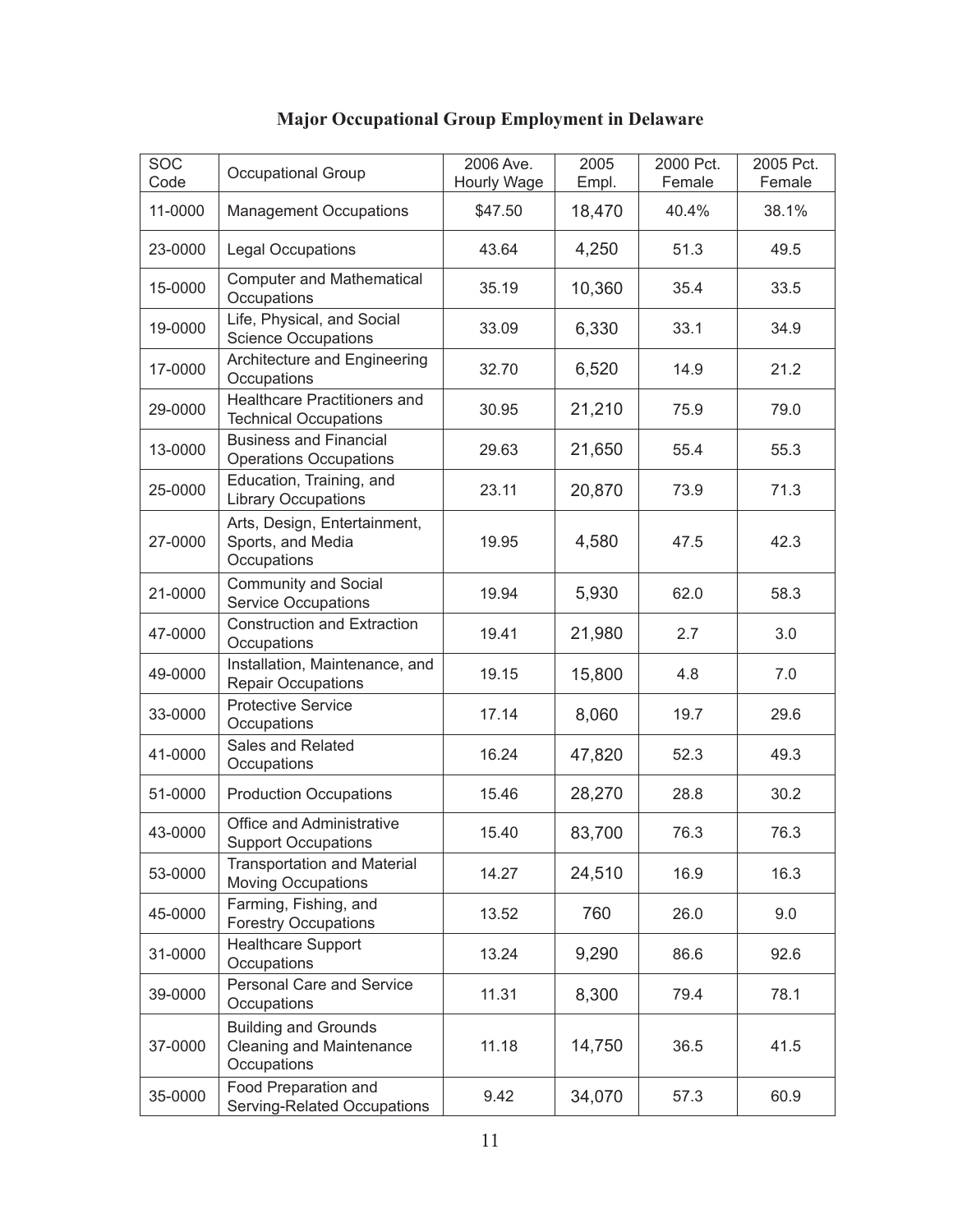Another valuable source of information about the role gender plays in Delaware's economy is the Local Employment Dynamics (LED) program, which is a voluntary partnership between states and the US Census Bureau. Delaware is a participating state, which enables us to access detailed information about the state's industries and workers. The data come from administrative records of all employers subject to Unemployment Insurance regulation, not from surveys. Since the administrative records contain the social security numbers of all covered workers, wage records and employer data can be combined with individual data to provide previously unavailable information in a way that still protects the confidentiality of both employers and workers. All data from the LED presented below are for the 12 months up through March, 2006.

In the table below, employment, earnings, and turnover rates are compared for men and women across 18 of Delaware's industry sectors (the sectors Mining and Agriculture, Forestry, Fishing, and Hunting are omitted due to small numbers of workers in them). Men out earn women in every industry sector. The industry closest to parity is Wholesale Trade, where women earn 89 percent as much as men, on average. The furthest is Health Care and Social Assistance, where women earn only 54 percent of what men earn. Somewhat ironically, this is also the industry with the greatest proportion and number of women workers. Eighty percent of the workers in Health Care and Social Assistance are women, for a total of 42,117 female workers as of March, 2006. The industry with the lowest percentage of female workers is Construction, at 15 percent.

Even new hires, which presumably consist of mostly entry-level workers, show a disparity between male and female earnings in all industries, with Public Administration closest to parity. Female new hires in Public Administration make 99 percent of newly hired men's earnings, but even here, that falls to 77 percent for established workers. This would seem to indicate that men hold more of the upper-level jobs.

While it doesn't appear to vary much by gender, turnover does vary greatly between industries. This matters because a high level of employee turnover can increase the cost of doing business. Turnover among Delaware's industries is lowest in Utilities, at an average 2.7 percent of the workforce there, and highest in Accommodation and Food Services, at 19.3 percent. It is probably no coincidence that average wages are highest in Utilities and lowest in Accommodation and Food Services.

| <b>Industry</b>         | Male    |         | <b>Female</b> Pct. Female |
|-------------------------|---------|---------|---------------------------|
| <b>Utilities</b>        |         |         |                           |
| <b>Total Employment</b> | 1.727   | 474     | 22%                       |
| Avg. Monthly Earnings   | \$6,820 | \$5,044 | 74%                       |
| Avg. New Hire Earnings  | \$4,787 | \$3,680 | 77%                       |
| Turnover Pct.           | 26      | 34      |                           |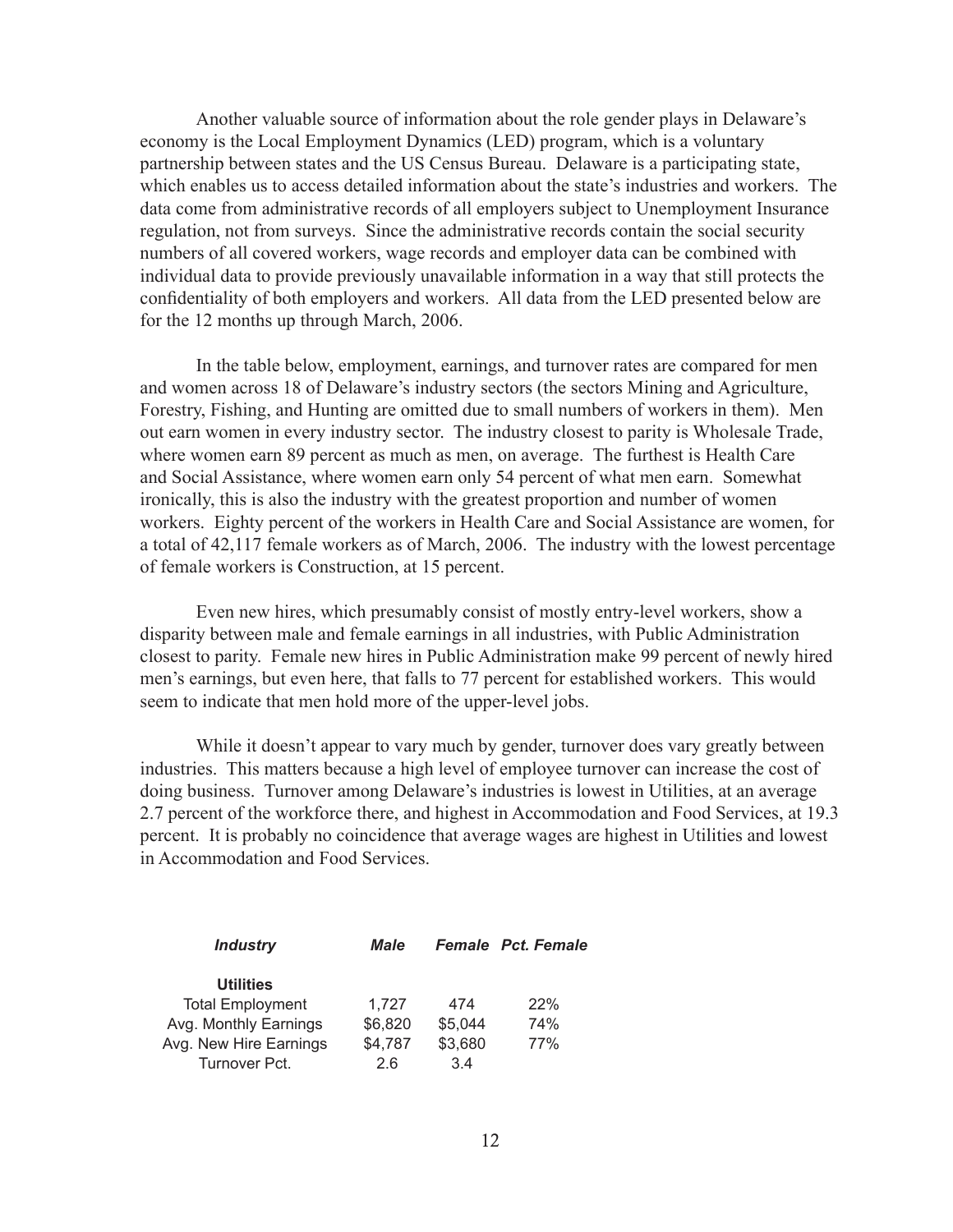| <b>Industry</b>                                                                                                                         | <b>Male</b>                          |                                      | <b>Female</b> Pct. Female |
|-----------------------------------------------------------------------------------------------------------------------------------------|--------------------------------------|--------------------------------------|---------------------------|
| <b>Construction</b><br><b>Total Employment</b><br>Avg. Monthly Earnings<br>Avg. New Hire Earnings                                       | 21,537<br>\$3,950<br>\$3,376         | 3,723<br>\$2,971<br>\$2,445          | 15%<br>75%<br>72%         |
| Turnover Pct.                                                                                                                           | 13.2                                 | 12                                   |                           |
| <b>Manufacturing</b><br><b>Total Employment</b><br>Avg. Monthly Earnings<br>Avg. New Hire Earnings<br>Turnover Pct.                     | 22,131<br>\$4,584<br>\$3,034<br>9    | 9,985<br>\$3,311<br>\$2,303<br>7.9   | 31%<br>72%<br>76%         |
| <b>Wholesale Trade</b><br><b>Total Employment</b><br>Avg. Monthly Earnings<br>Avg. New Hire Earnings<br>Turnover Pct.                   | 10,141<br>\$5,730<br>\$4,458<br>8.1  | 5,298<br>\$5,092<br>\$3,652<br>7     | 34%<br>89%<br>82%         |
| <b>Retail Trade</b><br><b>Total Employment</b><br>Avg. Monthly Earnings<br>Avg. New Hire Earnings<br>Turnover Pct.                      | 26,274<br>\$2,753<br>\$1,822<br>12.8 | 26,621<br>\$1,650<br>\$1,136<br>15.5 | 50%<br>60%<br>62%         |
| <b>Transportation and</b><br>Warehousing<br><b>Total Employment</b><br>Avg. Monthly Earnings<br>Avg. New Hire Earnings<br>Turnover Pct. | 7,536<br>\$3,419<br>\$2,467<br>11.2  | 2,845<br>\$2,164<br>\$1,530<br>11.3  | 27%<br>63%<br>62%         |
| <b>Information</b><br><b>Total Employment</b><br>Avg. Monthly Earnings<br>Avg. New Hire Earnings<br>Turnover Pct.                       | 3,831<br>\$4,701<br>\$3,372<br>9.1   | 2,895<br>\$3,680<br>2638<br>7.4      | 43%<br>78%<br>78%         |
| <b>Finance and Insurance</b><br><b>Total Employment</b><br>Avg. Monthly Earnings<br>Avg. New Hire Earnings<br>Turnover Pct.             | 15,322<br>\$6,797<br>\$4,829<br>8.7  | 23,964<br>\$4,057<br>\$3,092<br>8.7  | 61%<br>60%<br>64%         |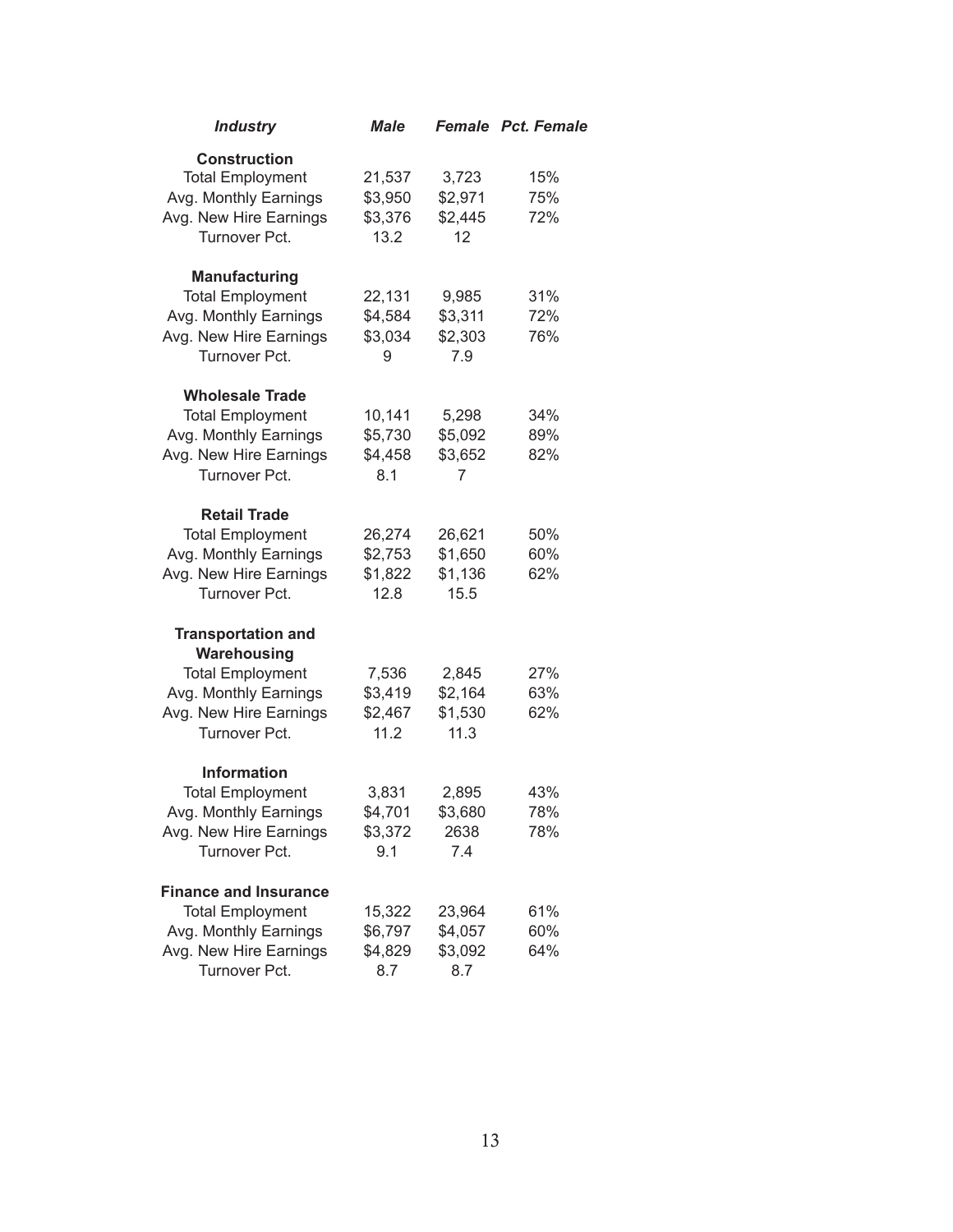| <b>Industry</b>                                                                                                                                                           | <b>Male</b>                               |                                             | <b>Female Pct. Female</b> |
|---------------------------------------------------------------------------------------------------------------------------------------------------------------------------|-------------------------------------------|---------------------------------------------|---------------------------|
| <b>Real Estate and Rental</b><br>and Leasing<br><b>Total Employment</b><br>Avg. Monthly Earnings<br>Avg. New Hire Earnings<br>Turnover Pct.                               | 3,692<br>\$3,708<br>\$2,591<br>12         | 2,828<br>\$2,791<br>\$2,116<br>11.1         | 43%<br>75%<br>82%         |
| Professional, Scientific,<br>and Technical Services<br><b>Total Employment</b><br>Avg. Monthly Earnings<br>Avg. New Hire Earnings                                         | 15,319<br>\$7,037<br>\$4,894              | 13,729<br>\$4,331<br>\$3,032                | 47%<br>62%<br>62%         |
| Turnover Pct.<br><b>Management of</b><br><b>Companies and Enterprises</b><br><b>Total Employment</b><br>Avg. Monthly Earnings<br>Avg. New Hire Earnings                   | 9.1<br>6,526<br>\$6,167<br>\$3,708<br>5.5 | 8.5<br>5,640<br>\$4,297<br>\$2,700          | 46%<br>70%<br>73%         |
| Turnover Pct.<br><b>Administrative and Support</b><br>and Waste Management<br><b>Total Employment</b><br>Avg. Monthly Earnings<br>Avg. New Hire Earnings<br>Turnover Pct. | 12,669<br>\$2,832<br>\$2,059<br>19.1      | 5.8<br>10,734<br>\$2,137<br>\$1,761<br>20.3 | 46%<br>75%<br>86%         |
| <b>Educational Services</b><br><b>Total Employment</b><br>Avg. Monthly Earnings<br>Avg. New Hire Earnings<br>Turnover Pct.                                                | 10,475<br>\$3,756<br>\$1,788<br>7.3       | 21,064<br>\$3,056<br>\$1,453<br>6.7         | 67%<br>81%<br>81%         |
| <b>Health Care and Social</b><br><b>Assistance</b><br><b>Total Employment</b><br>Avg. Monthly Earnings<br>Avg. New Hire Earnings<br>Turnover Pct.                         | 10,364<br>\$5,543<br>\$3,045<br>9         | 42,117<br>\$2,996<br>\$2,140<br>9           | 80%<br>54%<br>70%         |
| Arts, Entertainment,<br>and Recreation<br><b>Total Employment</b><br>Avg. Monthly Earnings<br>Avg. New Hire Earnings<br>Turnover Pct.                                     | 4,559<br>\$3,009<br>\$1,649<br>11.2       | 4,682<br>\$2,050<br>\$1,326<br>10.4         | 51%<br>68%<br>80%         |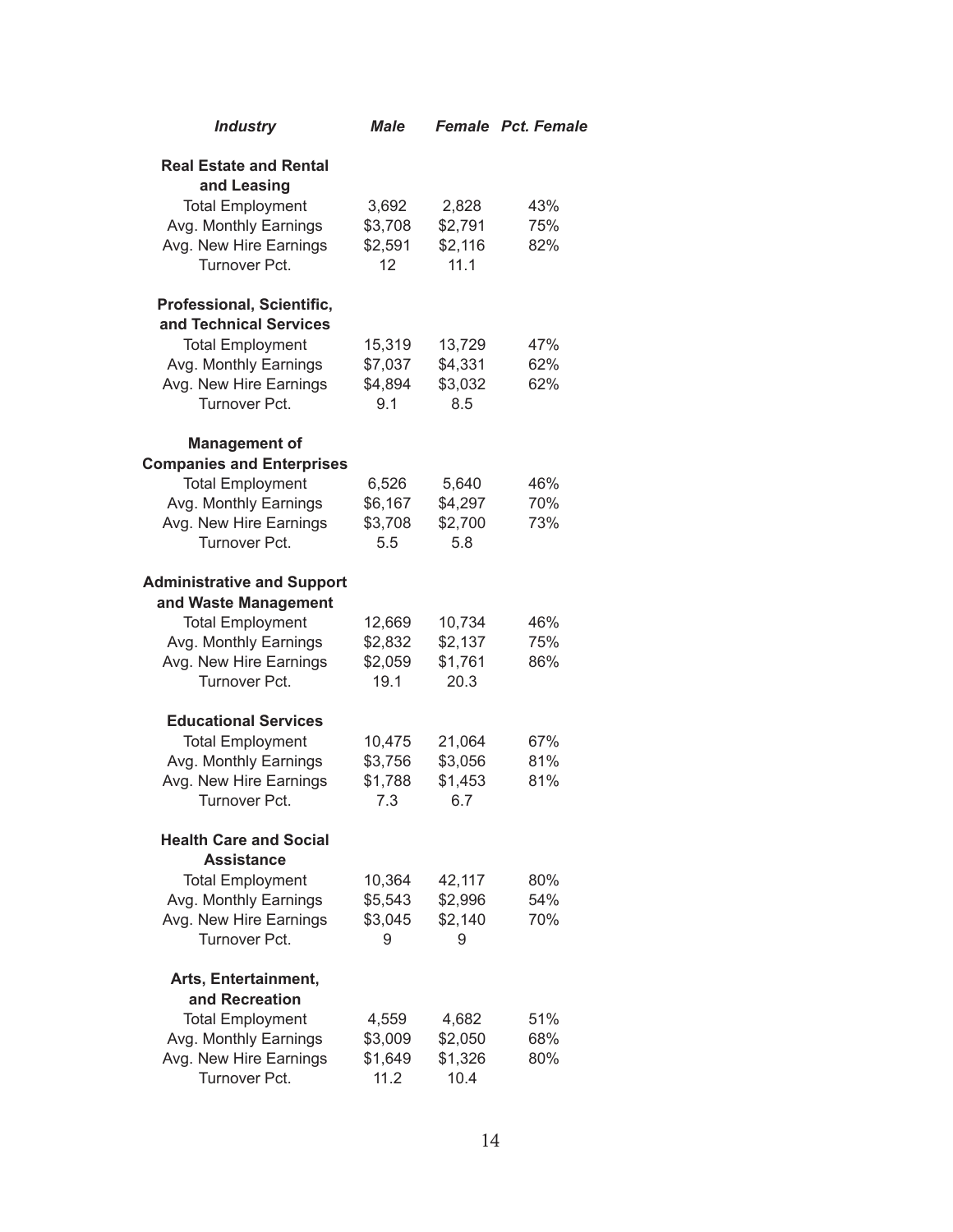| <b>Industry</b>              | <b>Male</b> |         | <b>Female</b> Pct. Female |
|------------------------------|-------------|---------|---------------------------|
| <b>Accommodation and</b>     |             |         |                           |
| <b>Food Services</b>         |             |         |                           |
| <b>Total Employment</b>      | 13,923      | 17,141  | 55%                       |
| Avg. Monthly Earnings        | \$1,716     | \$1,232 | 72%                       |
| Avg. New Hire Earnings       | \$1,268     | \$942   | 74%                       |
| Turnover Pct.                | 19          | 19.5    |                           |
| <b>Other Services</b>        |             |         |                           |
| <b>Total Employment</b>      | 5,985       | 7,293   | 55%                       |
| Avg. Monthly Earnings        | \$2,937     | \$1,840 | 63%                       |
| Avg. New Hire Earnings       | \$2,050     | \$1,267 | 62%                       |
| Turnover Pct.                | 11.1        | 11.2    |                           |
| <b>Public Administration</b> |             |         |                           |
| <b>Total Employment</b>      | 9,422       | 7,547   | 44%                       |
| Avg. Monthly Earnings        | \$4,099     | \$3,162 | 77%                       |
| Avg. New Hire Earnings       | \$2,485     | \$2,467 | 99%                       |
| Turnover Pct.                | 5.5         | 5.9     |                           |
|                              |             |         |                           |

There has been a small narrowing of the earnings differential between men and women in recent years. At the same time, the number of women working in Delaware has quickly surpassed the number of men working. In 2000, there were 16,300 more men employed in the state than women. Since then, the number of men working has increased by about 3,200, while the number of women working has increased by over 19,300.

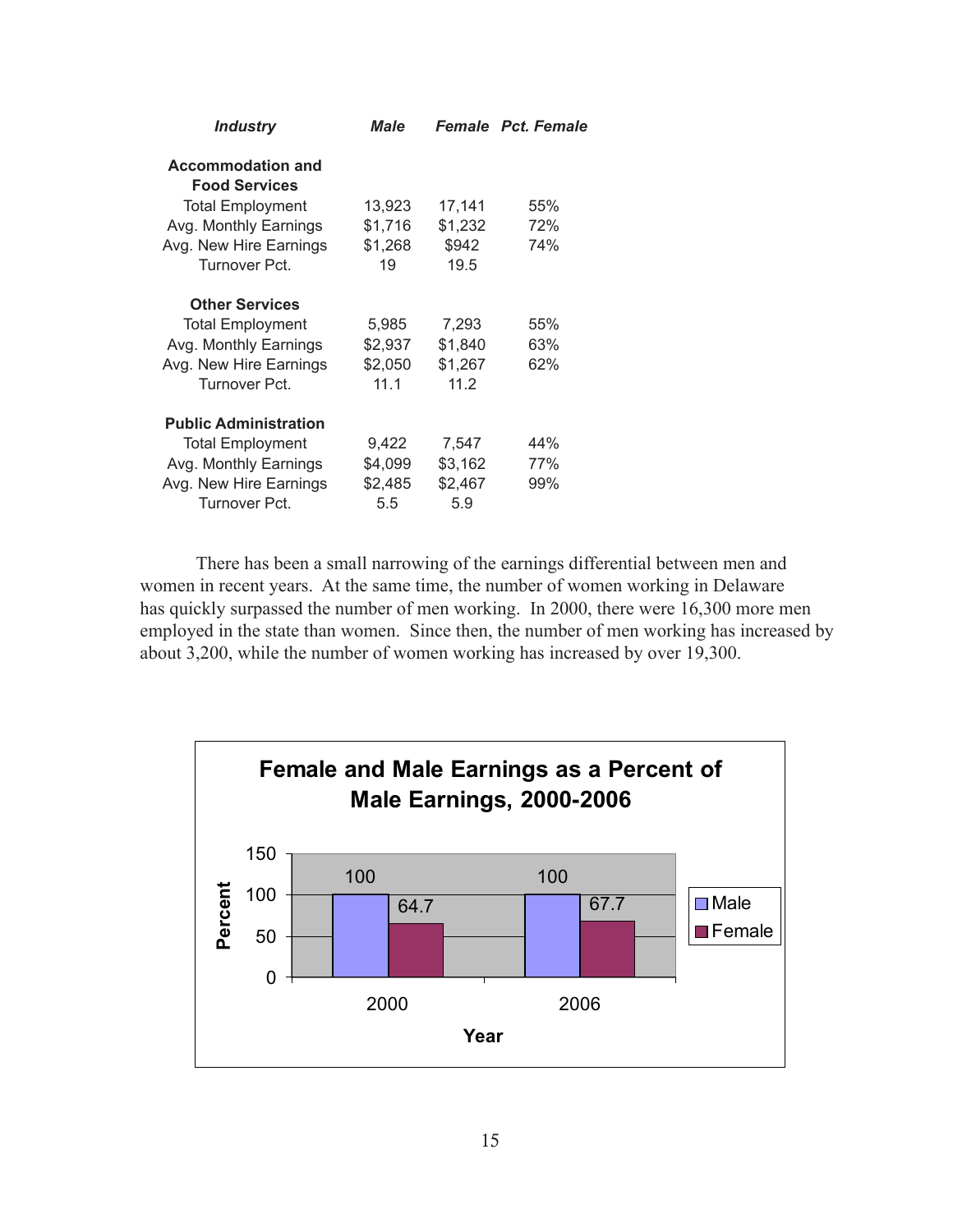#### **Personal Income**

Per capita personal income is one of the best single measures of economic wellbeing available, but it is still far from perfect. It does not take income distribution into account, and there is evidence that incomes are being distributed more unevenly, even as the average income goes up. It also does not take into account differences in the cost of living between areas. This creates problems in comparing per capita income between states, or even between counties, as differences may be aggravated or, more usually, ameliorated, when differences in cost of living are factored in. Areas with higher incomes also tend to have a higher cost of living.

Between 2005 and 2006, per capita personal income rose by 5.2 percent in Delaware, the same rate as for the nation as a whole. Delaware ranked 21st highest among states in this regard. Adjusting for inflation, the real rate of growth in the state was 1.9 percent.

Delaware's 2006 per capita personal income was \$39,022. This was \$2,746, or 7.6 percent, above the corresponding amount for the US. Among its nearest neighbors, Delaware trailed New Jersey by \$7,322 and Maryland by \$5,055. It led Pennsylvania by \$2,342.

Within Delaware, New Castle County had the highest per capita income by far, followed by Sussex County. These disparities grew in the most recent period, as per capita income grew fastest in New Castle County and slowest in Kent County. County-level data lags behind state-level data; the most recent year for county-level data is 2005, so these changes refer to the 2004-2005 period.

Per capita income in New Castle County was \$41,937 in 2005. This was \$11,978, or 40 percent, above Sussex County, and \$13,741, or 49 percent, above Kent County. It grew by 5.6 percent in New Castle County (2.0 percent after inflation), while growing by 4.4 percent in Sussex County, and by 3.0 percent in Kent County. If we use the same local consumer inflation rate of 3.6 percent (which technically does not apply, since the CPI is only estimated for urban areas - the 3.6 percent cited is for the Philadelphia-Wilmington-Atlantic City region), then Sussex County had a real increase of 0.8 percent, while Kent County's per capita personal income declined by 0.6 percent.

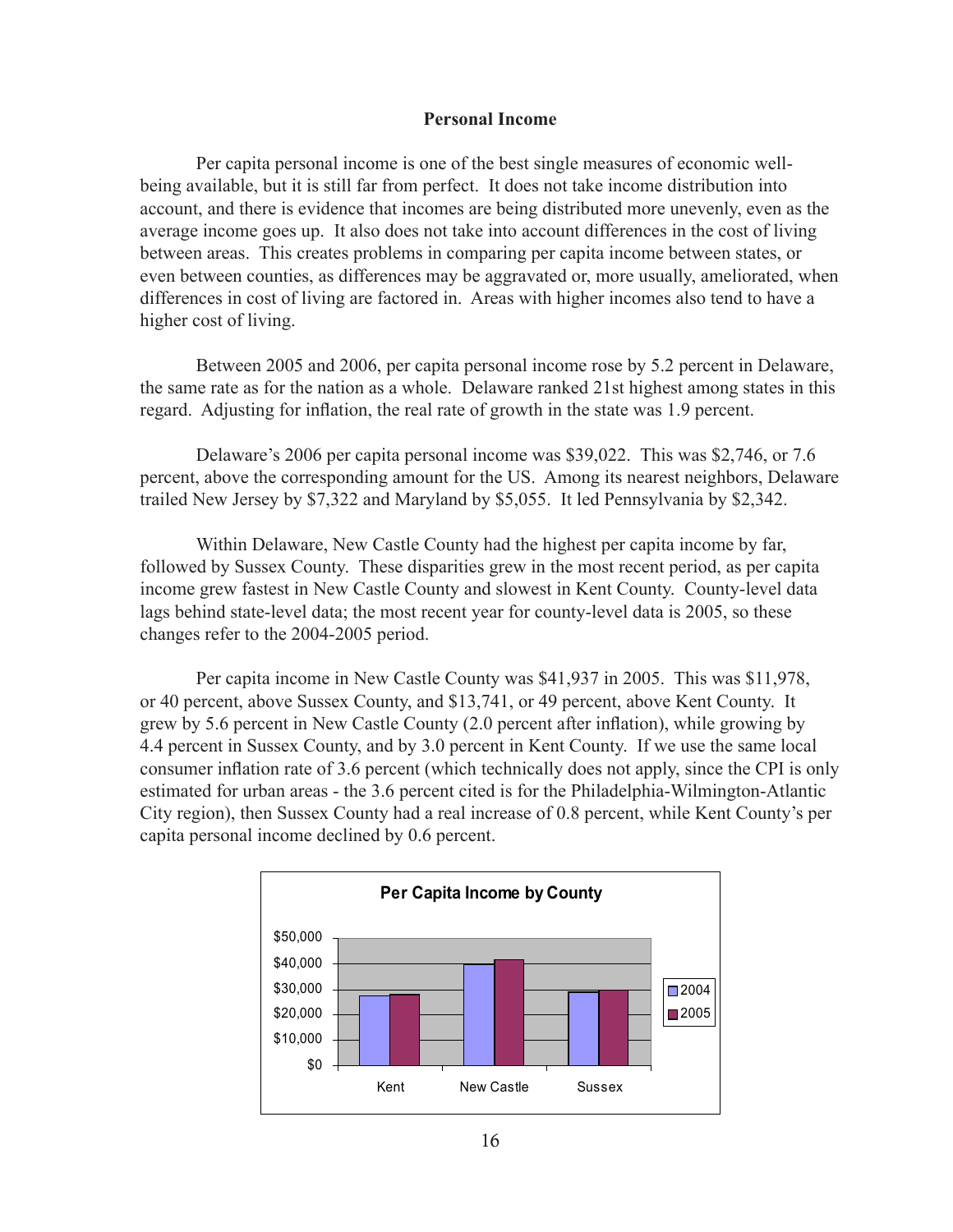There are also differences between the counties when it comes to the source of income. Farm income made up 4.0 percent of Sussex County's total personal income, while it made up only 0.07 percent of the personal income in New Castle County. Kent County fell in between at 1.4 percent. Dividends, interest, and rent was most important as a component in Sussex County, making up 17.4 percent of personal income there. It accounted for 16.7 percent of personal income in New Castle County, and for 12.4 percent in Kent County.

In addition to varying considerably by geographic region, per capita income also varies by demographic group. In 2005, per capita income for whites in Delaware was \$30, 364, while for blacks, it was \$20,050. Among Hispanics, per capita income was \$13,983. The demographic group data come from the US Bureau of the Census, American Community Survey, while all the preceding income data are from the US Bureau of Economic Analysis.

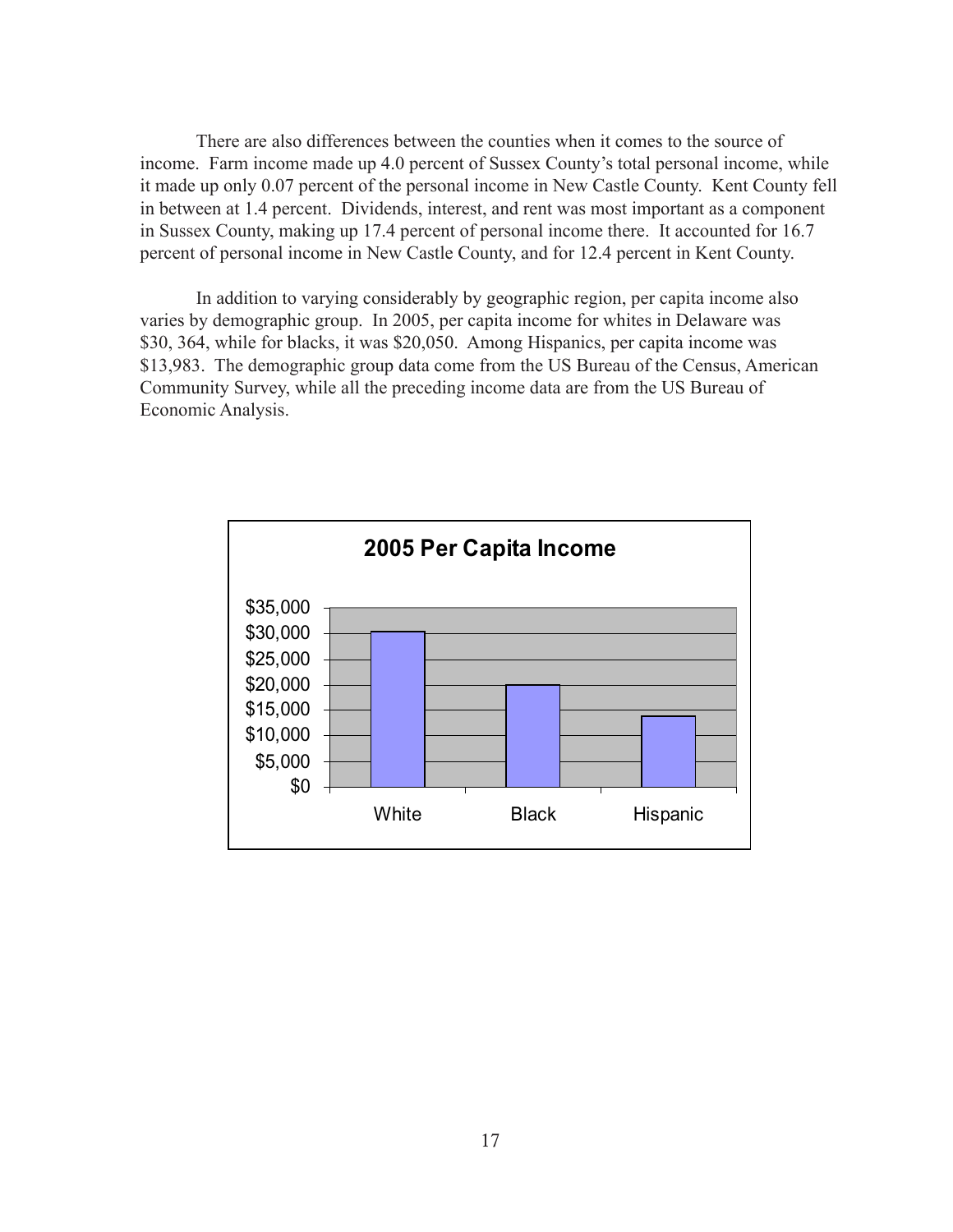#### **Employment by Industry**

The data in this section come from the Quarterly Census of Employment and Wages (QCEW). This is a cooperative program between state employment security agencies and the US Department of Labor's Bureau of Labor Statistics. The QCEW is not a survey program. The data come from individual employee wage records that employers are required to file under state unemployment insurance laws.

While the employment data are nearly comprehensive, they exclude members of the armed forces, the self-employed, some domestic workers, and railroad workers who are covered by the railroad unemployment insurance system. The wages reported include regular and overtime pay, bonuses, stock options, tips, and the cash value of meals and lodging provided.

Many of the industries include employees of both private and public entities. In Educational Services, for example, the majority of jobs are at local or state government establishments. Health Care and Social Services also has a mix of private and public employers.

The overall numbers show that the pace of job growth in Delaware has fallen off in the last few years. After growing by 2.14 percent in 2004, the rate of net job creation was 1.65 percent in 2005, and 1.07 percent in 2006. Through May of 2007, jobs have been growing at a 0.7 percent annual rate. Job growth for the US was slower in 2004, at 1.16 percent, slightly faster in 2005 at 1.77 percent. The gap widened in 2006, with US growth again at 1.77 percent (based on the first three quarters of the year). So far in 2007, the US growth rate is about twice that of Delaware, at 1.4 percent.

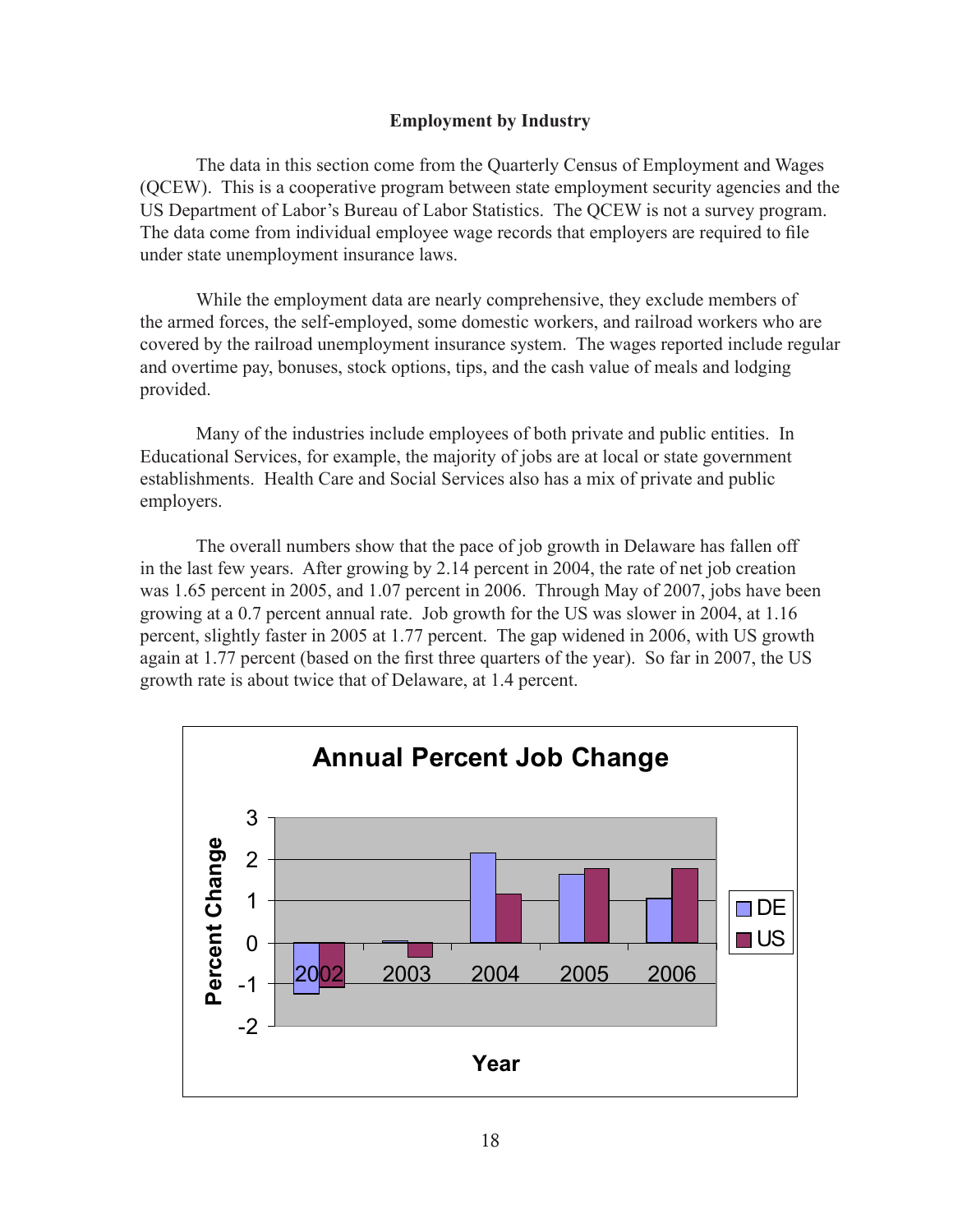It is important to note that these are net job creation numbers - the number of jobs created is actually much higher, but then so is the number of jobs lost. The economy is much more dynamic than these relatively small percent changes would seem to indicate.

 For example, in just the second quarter of 2006, there were 77,405 new hires in Delaware, while 91,040 people left their jobs. There were 33,056 new jobs created at new or expanding establishments, while 30,497 jobs were lost at contracting or closing establishments. This means there were 2,559 net new jobs added in that quarter. So when annual job growth is, say, 2 percent, actually the *monthly* rate of job growth is about that high, but nearly balanced by job losses.

The industries listed here follow the current standard North American Industry Classification System, which is used by the federal government and all 50 state employment security agencies. Under this system, the most basic industry unit is the industry sector; there are 20 of them. Each sector is then broken down into more detailed sub-sectors, then into industry groups, and then into industries. Valid comparisons are only possible between similar levels of industry detail.

We report here on 18 industry sectors (Mining and Public Administration are omitted), and a variety of sub-sectors. The industry sectors are listed in descending order of their total wages paid in the state in 2006.

Industries such as Tourism, Technology, or Biotechnology will not be found here, as such. That is because they are not really industries - they are composites put together from parts of various industry sectors. Different analysts or organizations include or exclude different industry segments, making comparisons between them misleading. When there are no standard definitions, almost anything goes (as an example, one published analysis included all gas stations in the state in what they called the Tourism Industry, arguing that tourists tend to buy gas). The same holds for what are known as industry clusters. Industry clusters do not have a standard taxonomy. The definition for what constitutes any given cluster can and does differ from time to time and from place to place.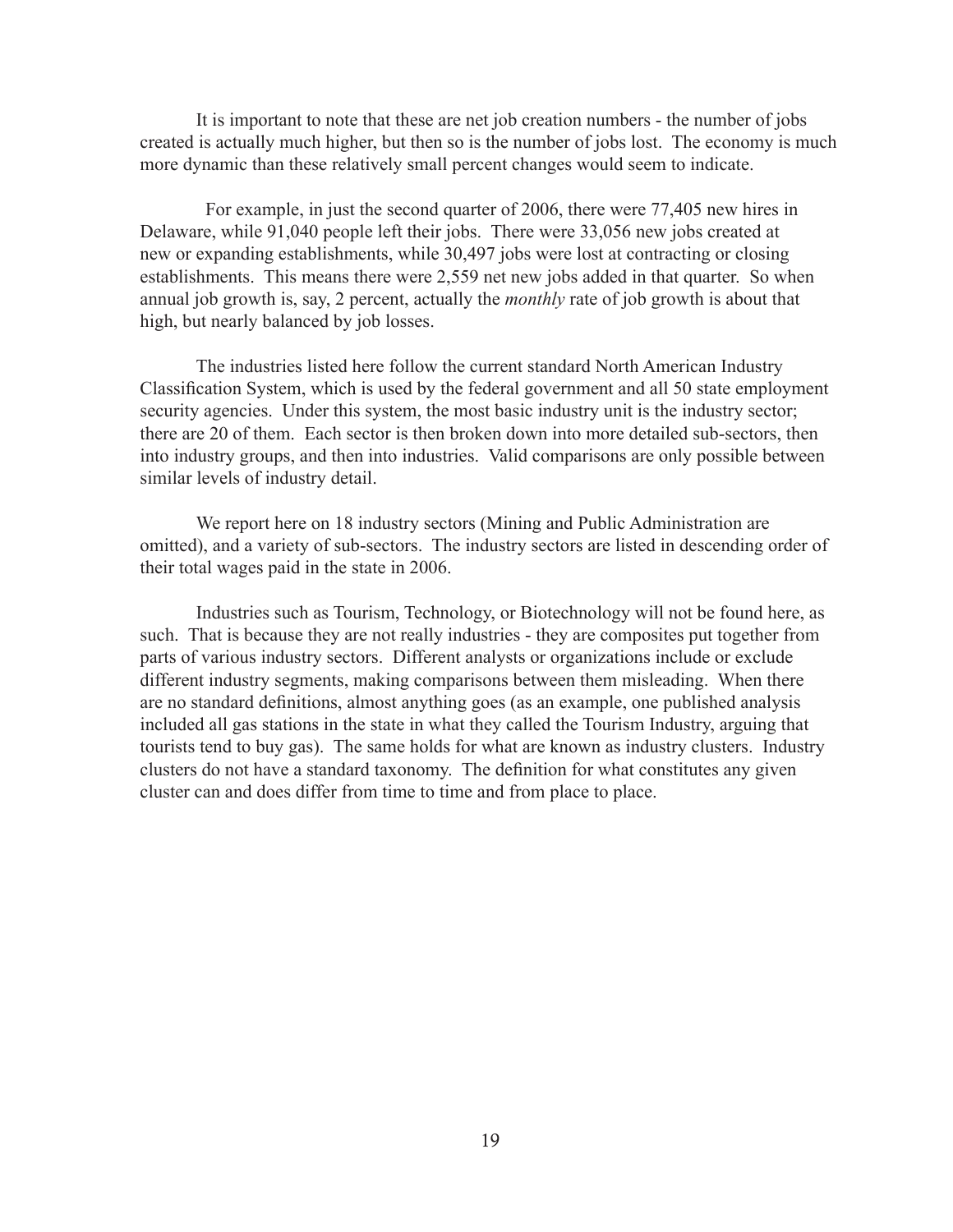#### **Industries**

#### **Finance and Insurance**

The Finance and Insurance industry sector paid more in wages than any other sector, paying 16.3 percent of all wages in the state in 2006. Even though this represented a decline from 17.2 percent of all Delaware wages in 2005, it far outpaced the second largest contributor to wages in the state, Health Care and Social Assistance, which paid 11.8 percent of all wages. This outsized impact on the state's economy comes about through the combination of the highest average annual wage of any industry sector, \$86,540 in 2006, and the third-highest number of employees, at 37,616.

Employment in this industry sector has been generally declining since 1999, when employment peaked at 40,500 workers. Employment totals for any given year are the product of countervailing forces in the industry's subsectors - employment at Insurance Carriers and Securities, and Financial Investments firms has been growing in recent years, while the number of jobs in Credit Intermediation (commonly known as banking), has fallen.

Job losses in Credit Intermediation accelerated from 500 in 2005 to 1,500 in 2006, while the average wage in the industry rose by 21 percent. At the same time, jobs in the Insurance Carriers sub-sector increased by 630 (260 jobs added in 2005 and 370 in 2006), while jobs in the Securities and Financial Investments sub-sector rose from 3,084 in 2004 to 3,771 in 2005, before falling back slightly to 3,751 in 2006. Securities and Financial Investments is notable for having the highest average wage of any industry sub-sector in Delaware, \$111,152 in 2006. It has increased by 7 percent in each of the last two years.

The structure of this industry is quite different between the counties. Employment is concentrated in New Castle County, which has 86 percent of the total industry employment. Credit card banks are the major industry component here, and average wages are high - \$90,972 in 2006. The county has lost about 600 net Finance and Insurance jobs in the last two years.

In Kent and Sussex counties, depository banks are the major employers in this industry. Kent County had a total of 2,264 jobs in Finance and Insurance in 2006, at an average wage of \$48,608. The sector is down about 100 jobs there in the last two years. Sussex County employment of 2,775 in 2006 has held steady for the past two years; the average wage in the industry there is \$39,716.

#### **Health Care and Social Assistance**

Health Care and Social Assistance is Delaware's second-largest industry in terms of employment (after Retail Trade), and second-highest in total wages paid (after Finance and Insurance), and Kent County's largest industry, in terms of wages paid. It has been a growth industry in the state, adding 3,250 jobs since 2004, a rate of better than 3 percent per year. It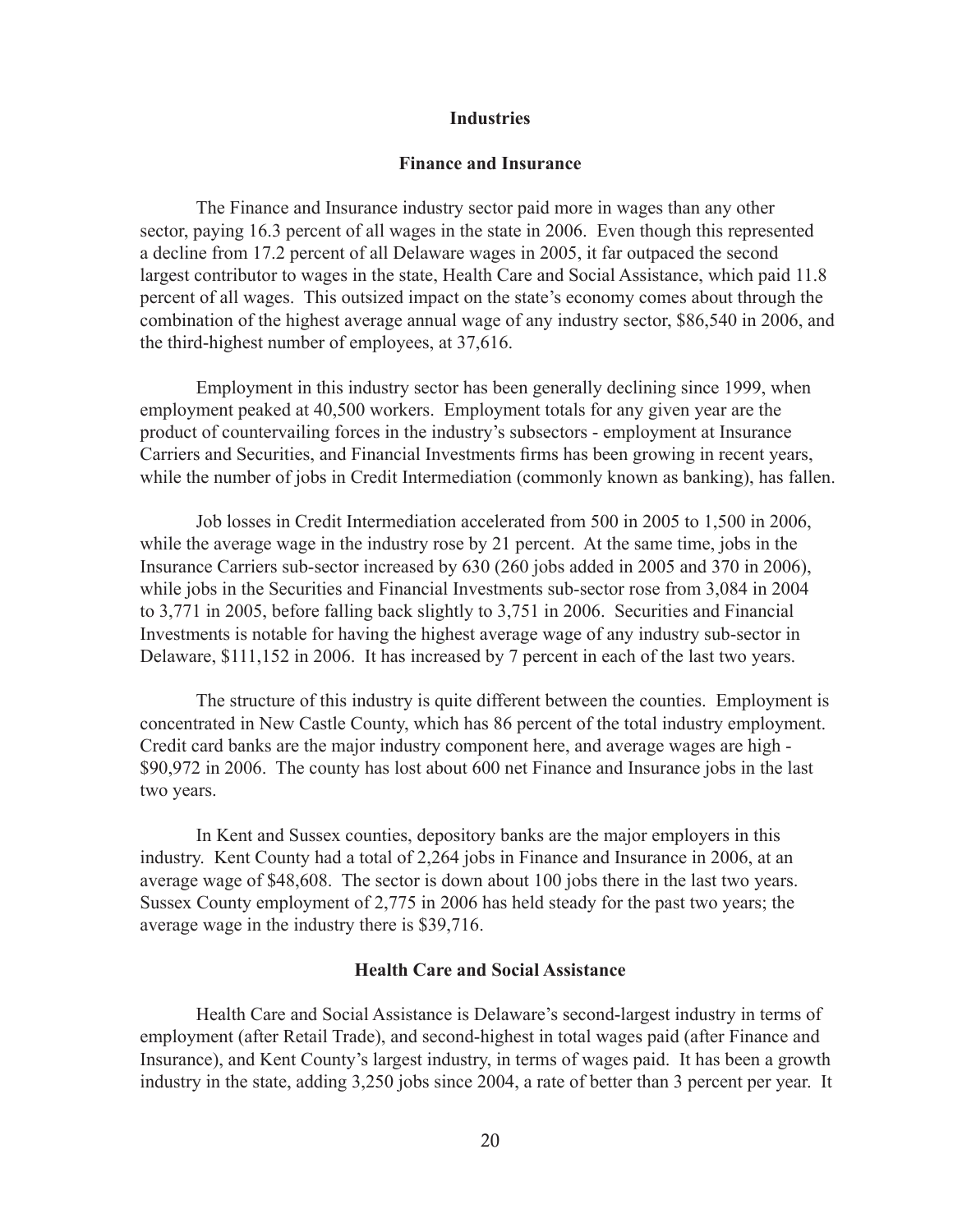employs a wide range of occupations, and had an average wage of \$43,384 in 2006, a little below the overall state average.

There are four sub-sectors within the industry: Hospitals, Ambulatory Health Care Services (doctors and dentists' offices, imaging centers, etc.), Nursing and Residential Care Facilities, and Social Assistance, listed here in descending order of employment.

There were 18,540 jobs at hospitals in the state in 2006, paying an average of \$51,032 per year. Two-thirds of hospital jobs are located in New Castle County. This has been the slowest-growing sub-sector recently, adding 670 jobs over the last two years, which represents an average of 1.8 percent per year.

Ambulatory Health Care Services has added the most jobs since 2004, gaining 1,177. This gain has been at either end of the state, with New Castle County adding almost 750 jobs, and Sussex County 440, while the number of jobs in Kent County has gone up by 30. This is the highest-paying sub-sector in health care, with average wages of \$54,944 per year in 2006.

Social Assistance is at the other end of the pay scale. This sub-sector, which includes housing shelters, vocational rehabilitation services, and child day care, paid an average \$24,280 per year in 2006. It has grown by 3 percent per year since 2004, adding almost 600 jobs.

Nursing and Residential Care Facilities has experienced the fastest job growth in the industry over the last two years, growing by 10.8 percent in that time. Almost all of the 810 jobs gained were in Kent County. Even so, three-quarters of this sub-sector's employment is in New Castle County.

#### **Professional, Scientific, and Technical Services**

This is a wide-ranging industry sector, encompassing legal, accounting, engineering, and interior design services, as well as scientific research, advertising, and management consulting. Average wages are high, at \$77,452 in 2006, but employment fell by 2.1 percent in 2006. Employment peaked at nearly 1,000 jobs more than currently in 2000, and has fluctuated since then.

Eighty-five percent of the sector's jobs are located in New Castle County. With average wages of \$77,200 in 2006 being well above the sector's averages of \$46,676 in Kent County and \$45,496 in Sussex County, an even greater percentage of its total wages are paid there.

There are significant differences among the counties in the type of work being done in the sector as well. Legal Services is the top employer in the sector in New Castle and Sussex counties, but is number two in Kent County; Architectural and Engineering Services is first there, with one-third of the sector's total employment. Computer Systems Design is relatively small in Kent and Sussex counties, but accounts for nearly 20 percent of the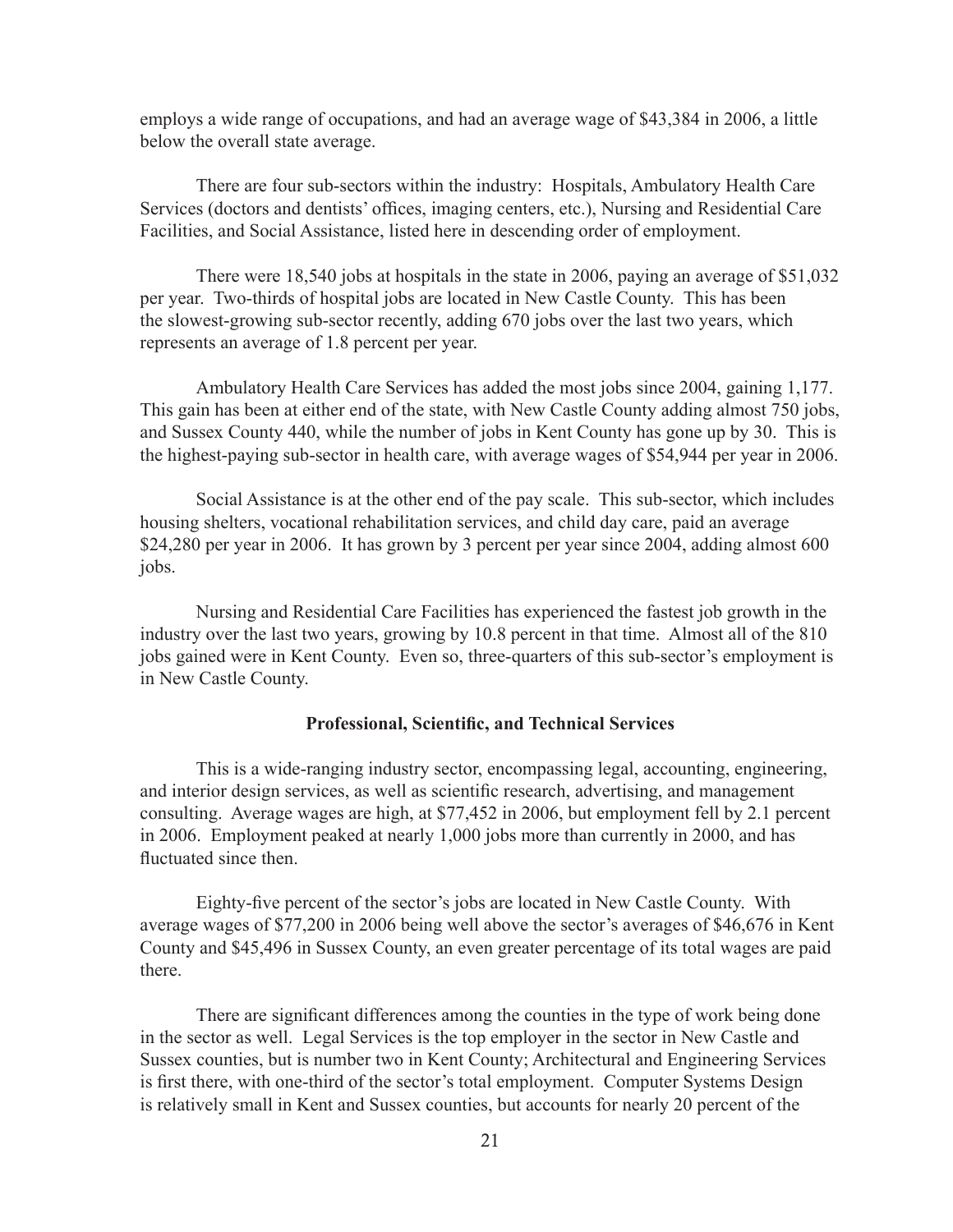sector's employment in New Castle County. Scientific Research and Development Services has a very small presence in Kent and Sussex counties, but is the second-largest employer in the sector in New Castle County. Employment levels in Scientific Research have been declining for a number of years now, falling from over 7,700 in 2001 to 4,333 in 2006.

#### **Manufacturing**

Manufacturing, which contributes just over nine percent of the state's total wage bill, has seen an almost steady decline in employment over many years. Modern industry sector data go back to 1990 (data exist back to the 1930's, but under a different structure which is not comparable with the current data), and manufacturing jobs peaked in Delaware at 45,900 in 1991. Since then, there has been a net loss of about 12,400 jobs. Average wages in manufacturing are an above-average \$54,108 per year.

As with so many other industries, manufacturing differs between the counties. In Sussex County, its 18.5 percent of total county wages makes it that county's most important industry in that regard. Two-thirds of Sussex County's manufacturing employment is in food manufacturing, primarily poultry processing. The county has also bucked the trend by gaining 650 manufacturing jobs in the past two years. The average manufacturing worker in Sussex County earned \$33,464 in 2006, which was a few thousand dollars above the overall county average.

Manufacturing employment has declined in Kent County in each of the past two years, falling by 730 jobs since 2004. The decreases have occurred across the industry's subsectors, but the largest have been in Paper Manufacturing. The average manufacturing job in Kent County paid \$45,236 in 2006, more than \$10,000 above the overall county average. Manufacturing accounts for 7.5 percent of the county's total wage payments, down from 8.1 percent in 2005, and the smallest percentage of the three counties.

In New Castle County, manufacturing jobs fell by 1,300 in 2005 and held about steady in 2006. The two largest sub-sectors, Transportation Equipment Manufacturing and Chemical Manufacturing, each lost about 600 jobs over this period. One sub-sector which has been growing is Computer and Electronic Parts Manufacturing; it has added almost 250 jobs in the past two years. Manufacturing jobs pay an average of \$70,404 in New Castle County, almost \$18,000 above the overall average wage.

#### **Educational Services**

This industry sector, which encompasses elementary schools through universities and trade schools, has a variety of ownerships. Statewide, 31 percent of the jobs are at state government-owned establishments (mostly public colleges and universities and charter schools), 55 percent in local government-owned establishments (public schools), and 14 percent in private establishments. This varies somewhat by county, with the biggest differences being 18 percent private-owned employment in New Castle County, compared with 7 percent in Kent County and 3 percent in Sussex County, and Sussex County having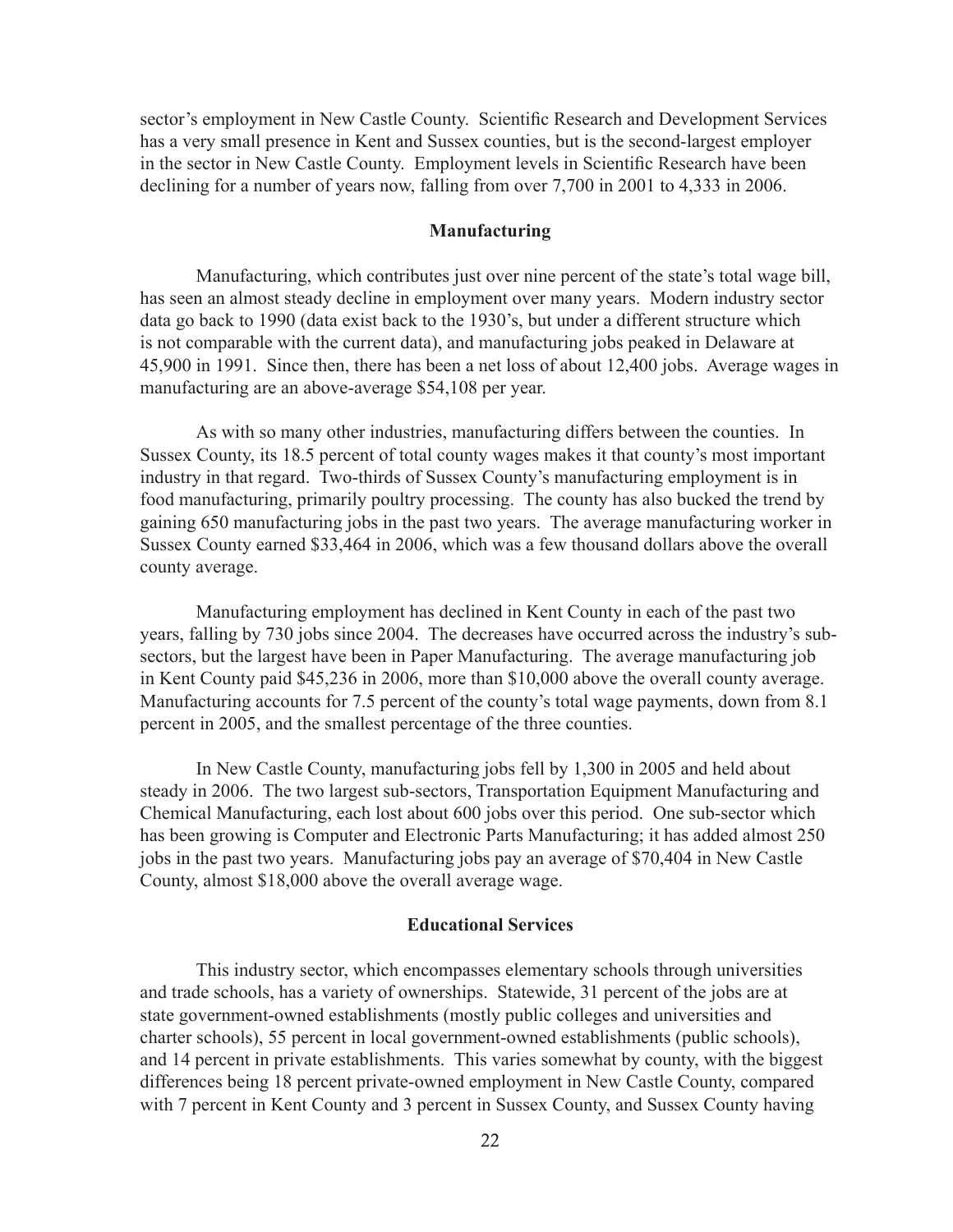only 14 percent state government-owned employment, compared with over 30 percent in each of the other two counties. Educational Services jobs paid an average of \$45,556 in 2006, very close to the overall state average. The average wage has risen by only 3.6 percent total over the last two years, which is less than in most other industries.

Educational Services is a growth industry in the state, growing by over four percent in each of the last two years as it added 2,600 jobs statewide. New Castle County added 1,700 jobs, Kent County about 400, and Sussex County about 500. The average wage of \$48,984 in New Castle County is about \$10,000 above each of the other two counties' average wage. Somewhat surprisingly, the average wage has decreased in Sussex County in each of the last two years.

#### **Construction**

Construction added more jobs in Delaware from 2004 through 2006 than any other industry sector, gaining a net 3,361 jobs over those two years. Jobs were added at a rate of 7.1 percent in 2005 and 4.8 percent in 2006. So far in 2007, that trend has been reversed - from May 2006 to May 2007, jobs in Construction have declined by 700, or 2.4 percent. This is consistent with the slowdown in residential construction occurring across the nation.

The Construction sector provided 7.3 percent of the state's total jobs and paid 7.2 percent of the state's total wages. The closeness of these two numbers suggests that the average wage in Construction is similar to the overall average wage in the state, and it is. The overall average wage in Delaware was \$46,267 in 2006, while in Construction, it was \$45,400. The average wage in Construction increased by 6.6 percent in 2005, and by 5.3 percent in 2006, about 3 percent more than the overall average wage grew over this period.

There are three sub-sectors which make up the Construction industry: Construction of Buildings, Heavy and Civil Engineering Construction, and Specialty Trade Contractors. This last sub-sector contains 58 percent of the sector's overall employment, with the other two containing 26 percent and 16 percent, respectively. Construction of Buildings has shown the fastest employment growth (16.4 percent) and largest average wage growth (17.7 percent) of the three since 2004, but that has most likely changed in 2007.

Construction employment has displayed very different dynamics upstate and downstate in the last two years. In Kent and Sussex counties, there were large employment gains in 2005, very small gains in 2006, and declining employment so far in 2007. In New Castle County , there was moderate growth in 2005, strong growth in 2006, with 2007 apparently showing strong growth as well. (Current data are available for Kent and Sussex counties, but not for New Castle County. NCC data are combined with Cecil County, MD and Salem County NJ, but NCC drives most of the employment changes in this area.) Much of the employment gain in Kent and Sussex counties was driven by residential construction, which has slowed greatly, while it has recently been driven by nonresidential construction in New Castle County, which has so far remained healthy.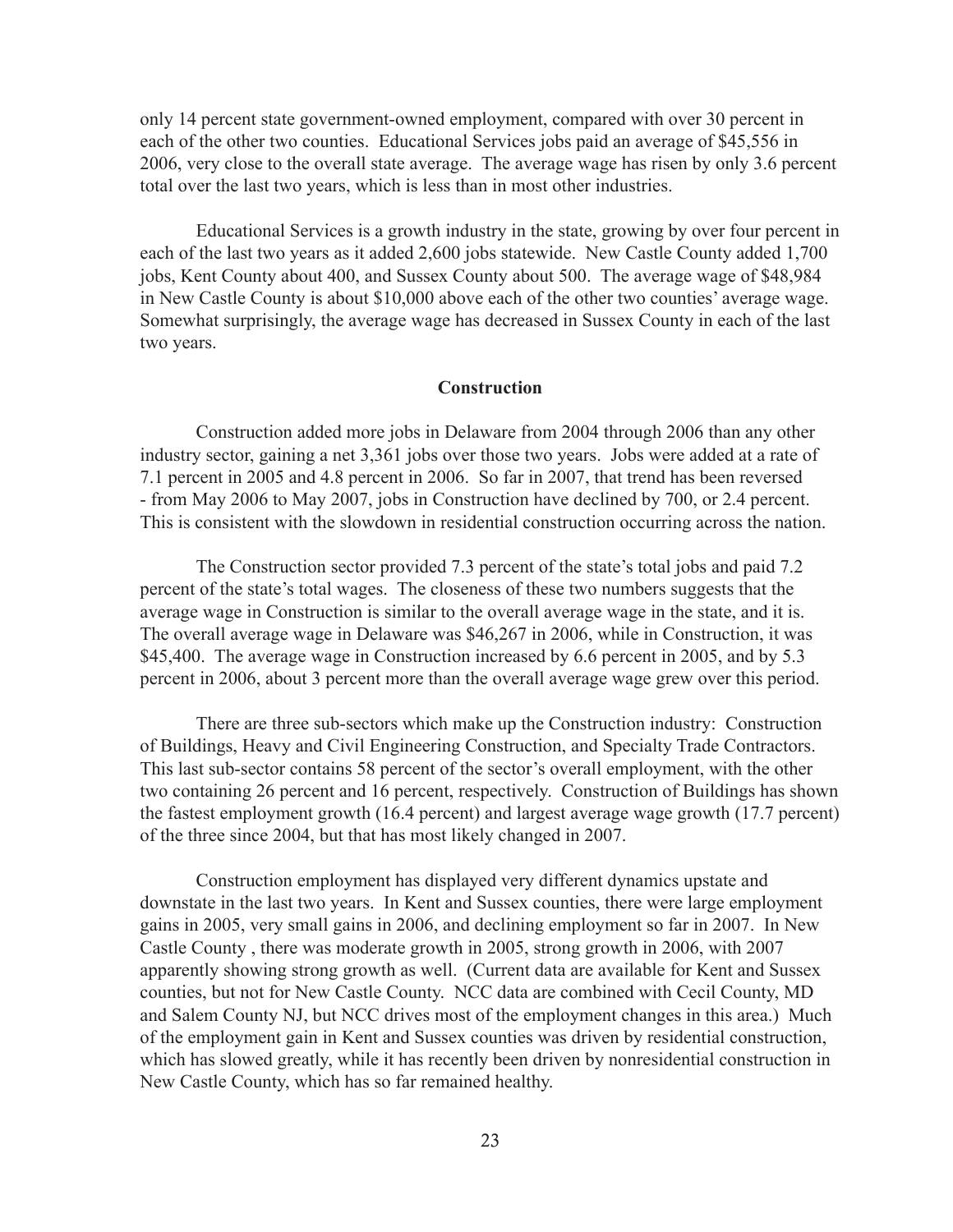Construction has the largest presence in Sussex County, where it provides 9.3 percent of the jobs and 10.6 percent of the county's wages. Employment grew by 12.6 percent in 2005 and by 0.2 percent in 2006, while as of May 2007 it is 12.9 percent below where it was in May 2006, putting employment levels about back to where they were in 2004.

In Kent County, Construction employment grew at a blistering 15.3 percent pace in 2005, slowing to 2.1 percent in 2006. As of May 2007, there was a decline of 9.2 percent from May 2006. Construction accounts for 7.2 percent of all jobs in the county, and 8.1 percent of the wages. Construction jobs pay better than average wages in both Kent and Sussex counties.

In New Castle County, jobs in Construction make up 6.7 percent of all jobs and pay slightly below average wages, accounting for 6.3 percent of the total county wage bill. Employment grew by 2.9 percent in 2005 and by 6.0 percent in 2006. It appears to be growing at around 5 percent so far this year.

#### **Retail Trade**

Retail Trade remains Delaware's top employer even after adding only a net 116 jobs in 2006 (a 0.2 percent growth rate), with its 53,681 jobs in the state in 2006 totalling 600 more than Health Care and Social Assistance. However, if the trends from 2006 continue in 2007, their positions will be reversed. Even though it is the state's top employer, Retail Trade is only seventh largest in terms of wages paid. The statewide average wage of \$25,012 in 2006 was more than \$20,000 below the overall state average. This is the result of a high number of relatively low-paying occupations within the industry, and a high proportion of part-time workers. Our last employer benefits survey in 2005 found that 38 percent of the jobs in retail Trade were part-time, compared with 23 percent of all private sector jobs.

The largest sub-sector in terms of employment is General Merchandise Stores, with 9,523 jobs in 2006, down from 10,074 in 2005. This sub-sector consists of department stores, warehouse clubs and discount department stores.

The highest-paying sub-sector is Motor Vehicles and Parts Dealers, with an average \$41,636 earned in 2006. There was a drop of 120 jobs in this sub-sector last year.

Among the growing sub-sectors, the largest job gains were at Food and Beverage Stores, which added a net 410 jobs in 2006. Clothing and Clothing Accessories Stores also grew, adding 170 jobs. This is the lowest paying retail sub-sector in the state, paying an average \$16,132 per worker in 2006.

In New Castle County, Food and Beverage Stores employs more people than any other retail sub-sector. It added 500 jobs there in 2006, while General Merchandise Stores lost 370 jobs.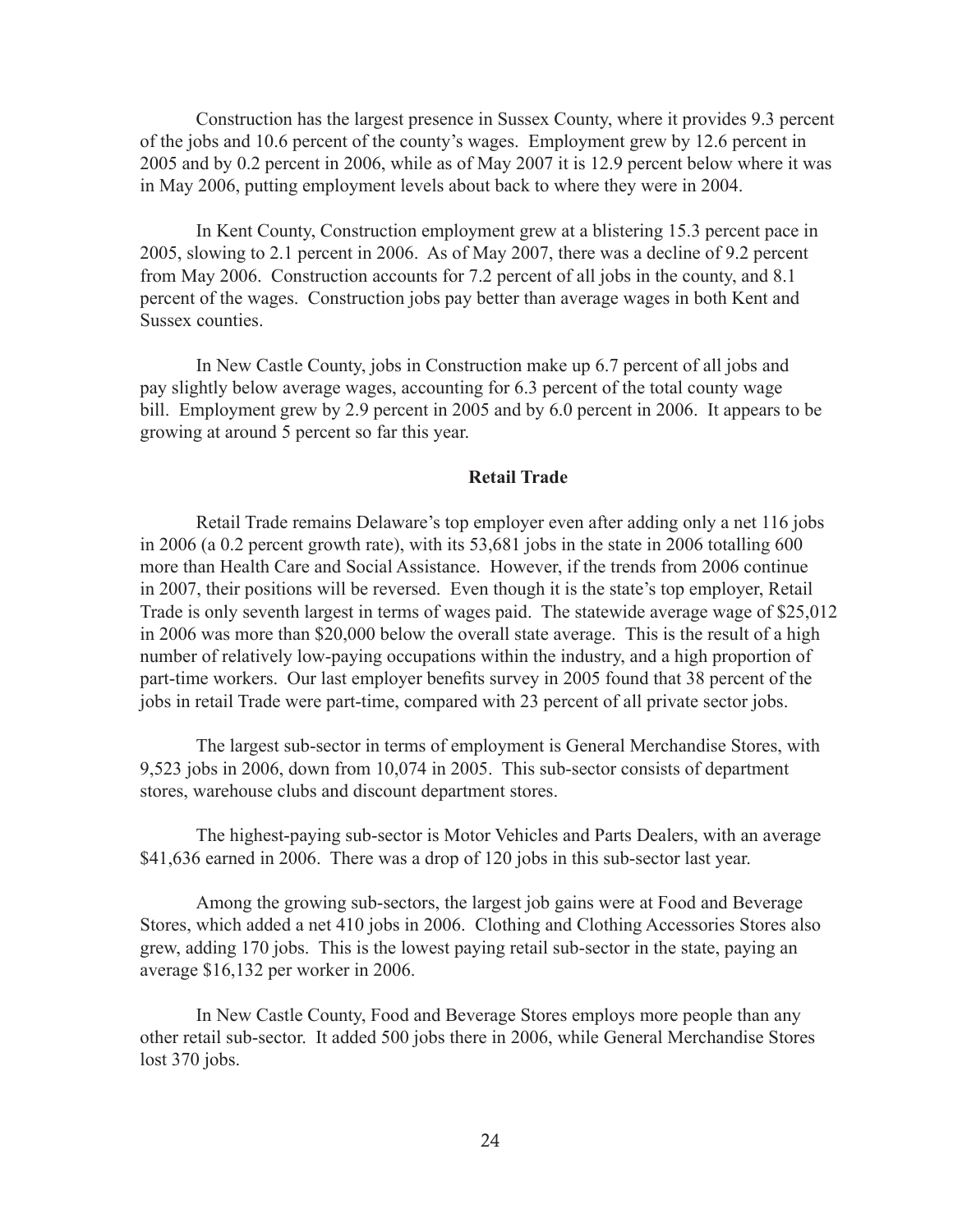The growth area in Kent County was in Building Material and Garden Equipment stores. This sub-sector has added 170 jobs in Kent County since 2004.

In Sussex County, Furniture and Home Furnishings Stores has recently led the way in job creation, adding 200 jobs in the last two years. Overall, Retail Trade jobs pay about the same throughout the state, varying much more by sub-sector than by county.

#### **Wholesale Trade**

This largely under-the radar industry sector is the state's eighth-largest in terms of total wages paid. It employed 15,128 people in the state in 2006 earning an average of \$71,956.

Employment growth has been modest in the last two years, with 340 jobs added, an annual rate of a little over one percent. The exception has been the sub-sector Wholesale Electronic Markets, which has grown by 18 percent in each of the last two years, adding 800 jobs. The rest of Wholesale Trade lost jobs over this period.

In New Castle County, where 70 percent of the state's Wholesale Trade jobs are located, the average wage was \$80,292 in 2006, an increase of almost 18 percent from 2005. Sussex County has seen its average wage fall by \$10,000 over the last two years, but the average of \$48,620 there still exceeds Kent County's \$42,636.

#### **Management of Companies and Enterprises**

This industry sector was newly created in the national industrial classification reorganization a few years back. Under the old system, all units of a company were put into a single industry, based upon the firm's main line of business. In the current system, separate sites of the same company can be put into different industries, if they perform dissimilar functions. Administrative offices or headquarters are generally put into this sector, commonly known as Management of Companies.

There were 12,016 jobs in this sector in 2006, down by 427 since 2005, and by 470 since 2004. Average pay was \$77, 452 in 2006, up by over \$11,000 since 2004. Virtually all of the sector's employees, over 97 percent, are located in New Castle County.

#### **Administrative and Support and Waste Management and Remediation Services**

This awkwardly-named sector, which is tenth-largest in terms of total wage bill, has nearly twice the number of employees as Management of Companies, but pays wages that are on average \$48,000 per year less. It is made up of a variety of sub-sectors, including temporary help agencies, telemarketing bureaus, call centers, travel agencies, security services, janitorial services, and waste management.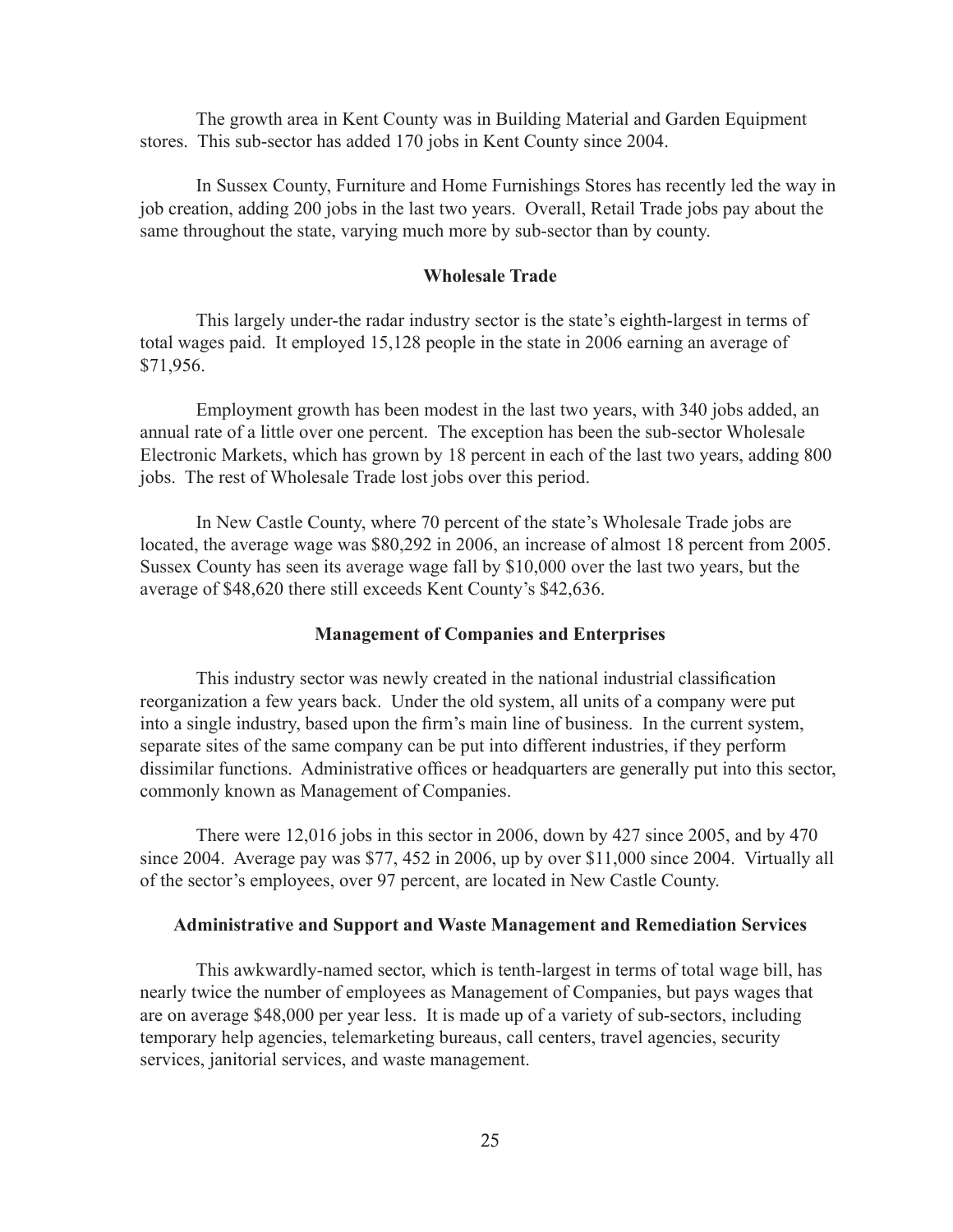There were 23,835 jobs in this sector in 2006, an increase of 1,150 jobs since 2004. This job growth has been concentrated in the southern two counties, as employment in New Castle County has been flat over the last two years, although it still has 75 percent of the sector's total jobs. The statewide average wage of \$29,344 has increased by almost 17 percent in just the past two years.

The average wage in this sector falls as one moves further south in the state. In New Castle County, it was \$31,224 in 2006, in Kent County, which added 366 jobs since 2004, it was \$25,056, and in Sussex County, which added 434 jobs, it was \$20,880.

#### **Transportation and Warehousing**

This industry sector, which employed 13,828 people in Delaware in 2006, has zigzagged in the last two years, losing 493 jobs in 2005, then gaining 484 in 2005. Net losses of 450 jobs in New Castle County over the two years were almost exactly offset by Kent and Sussex Counties, which gained 225 and 224 jobs, respectively. The job gains in Kent County were in the Warehousing and Storage sub-sector, while the gains in Sussex County were in Truck Transportation.

The average wage was highest in New Castle County, at \$42,448. Sussex County exceeded Kent County, \$35,644 versus \$32,004.

#### **Accommodation and Food Services**

There were 32,198 workers in this sector across the state in 2006, making it Delaware's fifth-largest industry in that regard. The \$16,168 average wage in 2006 was the lowest of any industry sector.

Most of the workers in this industry, 55 percent, work part-time. The only sector with a higher percentage of part-time workers is Other Services, at 70%. The majority of the state's workers being paid the minimum wage are in this industry. Overall, less than 2 percent of Delaware's workers are paid the minimum wage. In Accommodation and Food Services, over 12 percent are at the minimum.

Employment in Food Services is up by almost 1,000 jobs in the last two years, with two-thirds of that growth in New Castle County. Overall, 60 percent of the industry's jobs are in New Castle County, 14 percent in Kent County, and 26 percent in Sussex County.

#### **Information**

This industry sector ranges from newspaper publishing to radio and television broadcasting to data processing and internet service. There were 6,913 workers in this industry in Delaware in 2006, about 350 fewer than there were two years ago. The sub-sector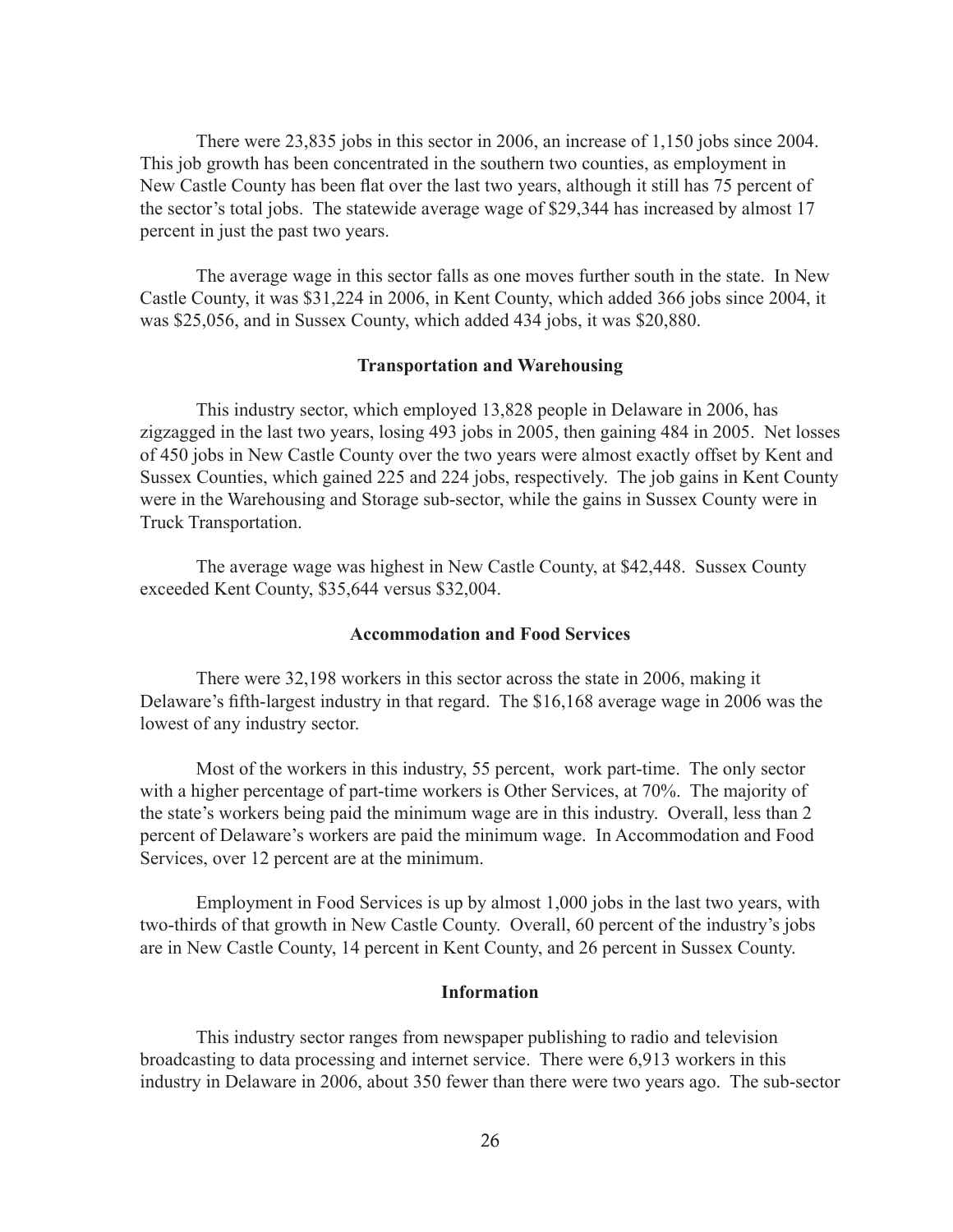Internet Service Providers has shed almost 600 jobs in the last two years. It is a high-paying part of the industry, with average wages of \$74,004 in 2006, compared with \$54,240 in the Information sector as a whole.

Most of the employment in this sector is located in New Castle County; 5,492 of the jobs are there. Sussex County has seen modest growth in this industry in the last few years; it had a total of 483 jobs in 2006. Kent County had 878 jobs in 2006, about the same number it had in 2004.

#### **Other Services**

This oddly-named industry sector includes car and appliance repair, hair salons, dry cleaners, religious organizations and civic organizations. There were 13,299 workers in this sector in 2006, an increase of 750 over the last two years. The average wage in the sector was \$26,544 in 2006. With an average of 70 percent of the jobs being part-time, the highest by far of any industry sector in the state, the average hourly wage is higher than the average annual wage would normally imply.

In the state as a whole and in New Castle and Sussex counties, the sub-sector that includes religious, civic, and professional organizations provides more jobs than any of the other sub-sectors. In Kent County, Personal and Laundry Services employs the most of any sub-sector. The sub-sector Repair and Maintenance pays the highest average wages. The average of \$35,852 across the state in 2006 is probably pushed up by a greater percentage of full-time workers than in the other sub-sectors.

#### **Real Estate and Rental and Leasing**

This industry sector employed 6,616 people in Delaware in 2006, making it one of the state's smallest sectors. Its employment level is about unchanged in the last two years, rising by 100 in 2005, and then falling by 110 in 2006. The average annual wage in 2006 was \$38,584.

The Real Estate sub-sector, which comprises three-quarters of the sector's total employment, is concentrated at either end of the state. New Castle County has 2,662 jobs in Real Estate, down by 200 in the last two years. The average wage in the sub-sector was \$45,348 in 2006. The number of jobs in Sussex County Real Estate rose by 250 in 2005, and then fell by 130 in 2006 to settle at 1,820, with an average wage of \$33,144. Kent County saw the number of jobs in Real Estate fall by one-third in 2006, to 399. The average wage there was \$32,876.

#### **Arts, Entertainment, and Recreation**

This sector employs 8,900 people in Delaware, a jobs total that has been unchanged in the last two years. The average wage in the industry was \$21,456 in 2006. Employment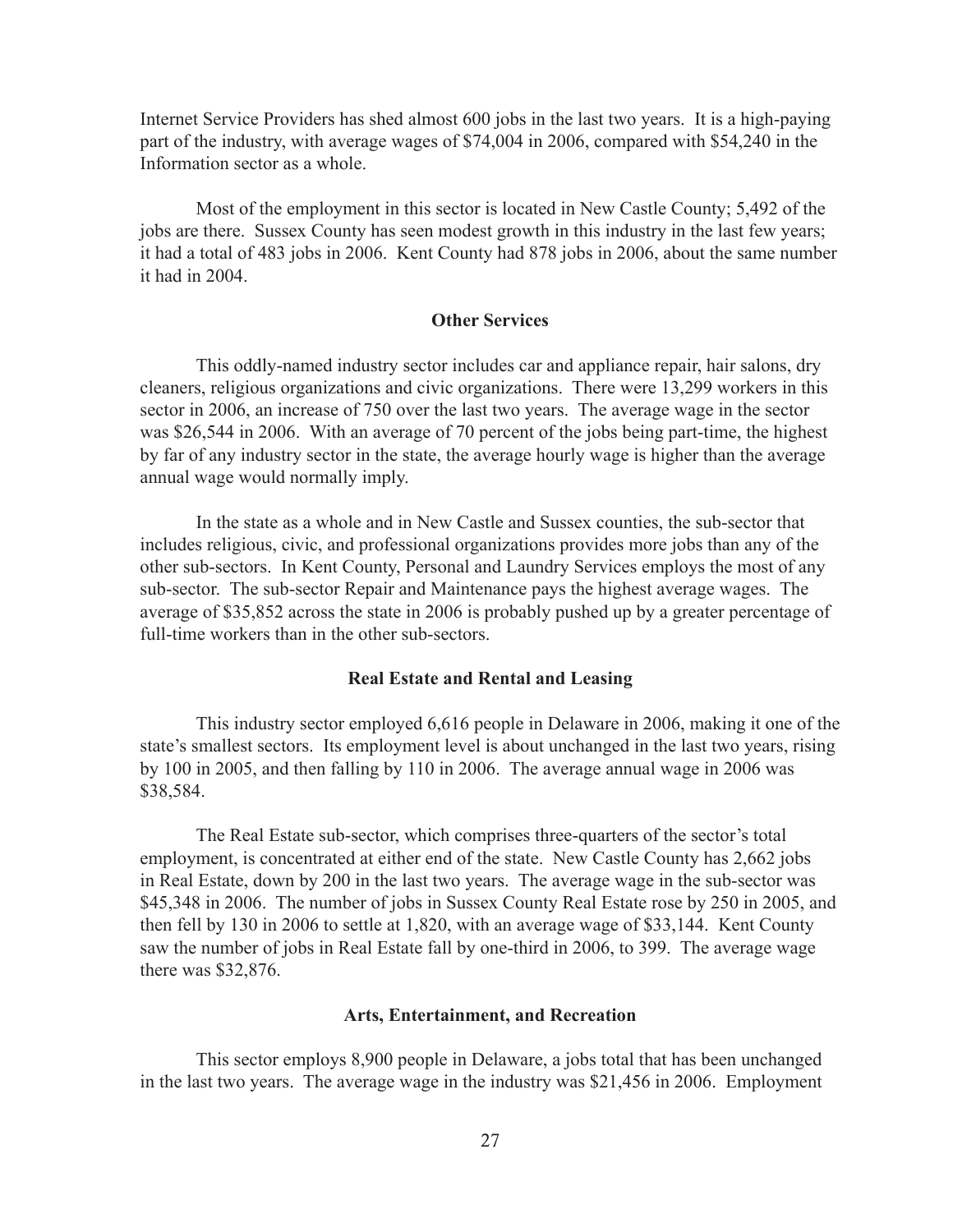changes in the counties largely cancelled each other out. New Castle County added 126 jobs since 2004, while Kent County lost 136 jobs and Sussex County added 10. With nearly 7,000 jobs, the Amusement, Gambling, and Recreation sub-sector was easily the largest component in the industry. Employment changes and wage levels there have largely mirrored those of the industry sector as a whole.

#### **Utilities**

With only 2,183 workers in the state, Utilities is the second-smallest industry sector. Employment in the industry has basically held steady the past two years. These relatively few workers are well paid, earning an average \$83,584 in 2006. This average wage has increased by seven percent since 2004; only Finance and Insurance jobs pay a higher average wage.

About three-quarters of the sector's jobs are located in New Castle County, where the average wage is even higher, at \$89,184. There were 374 jobs in the Utilities industry in Sussex County in 2006, with another 183 jobs located in Kent County.

#### **Agriculture, Forestry, Fishing and Hunting**

The industry employment data collected by the Department of Labor are grounded in unemployment compensation law. Since much of the labor employed in agriculture is excluded under the law, the jobs data presented here are only a partial tally of the actual industry total. There were 1,432 workers with wage records in 2005. In comparison, the US Census Bureau estimates there were 5,825 workers in this industry in Delaware in 2005.

The number of workers reported in this industry sector fell to 1,341 in 2006. Their average wage of \$31,160 has increased by less than two percent since 2004. The majority of workers, 749 of them, are located in Sussex County, with 366 in Kent County, and 225 in New Castle County, where most of 2006's decline occurred.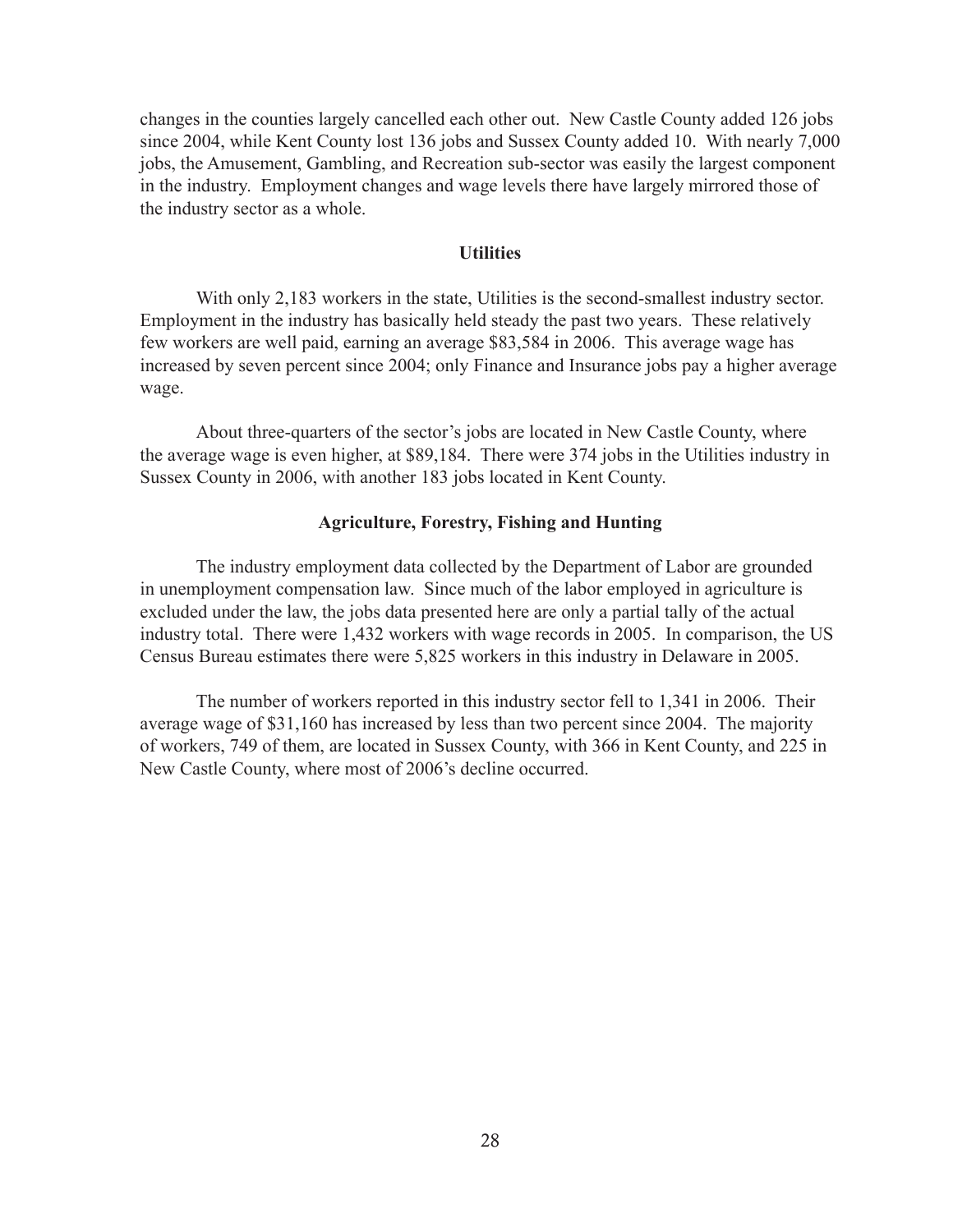### **Delaware's Top Industry Sectors by Total Wages Paid**

| <b>Industry Sector</b>                                   | Percentage of State's<br>Total Wages in 2006 |
|----------------------------------------------------------|----------------------------------------------|
| Finance and Insurance                                    | 16.3                                         |
| Health Care and Social Assistance                        | 11.8                                         |
| Professional, Scientific, and Technical Services         | 10.6                                         |
| Manufacturing                                            | 9.2                                          |
| <b>Educational Services</b>                              | 7.3                                          |
| Construction                                             | 7.2                                          |
| Retail Trade                                             | 6.9                                          |
| Wholesale Trade                                          | 5.6                                          |
| Management of Companies and Enterprises                  | 4.8                                          |
| Administrative and Support and Waste Management Services | 3.6                                          |

### **Delaware's Top Industry Sectors by Employment**

| <b>Industry Sector</b>                                   | Number of Jobs, 2006 |
|----------------------------------------------------------|----------------------|
| Retail Trade                                             | 53,681               |
| Health Care and Social Assistance                        | 53,084               |
| Finance and Insurance                                    | 37,616               |
| Manufacturing                                            | 33,246               |
| Accommodation and Food Services                          | 32,198               |
| <b>Educational Services</b>                              | 31,218               |
| Construction                                             | 30,803               |
| Professional, Scientific, and Technical Services         | 26,653               |
| Administrative and Support and Waste Management Services | 23,835               |
| <b>Wholesale Trade</b>                                   | 14,920               |

### **Delaware's Top Industry Sectors for Job Growth**

|                                                          | Job Gain,     | Annual   |
|----------------------------------------------------------|---------------|----------|
| <b>Industry Sector</b>                                   | $2004 - 2006$ | Rate     |
| Construction                                             | 3,361         | $6.1\%$  |
| Health Care and Social Assistance                        | 3,248         | 3.3%     |
| <b>Educational Services</b>                              | 2,594         | 4.5%     |
| Administrative and Support and Waste Management Services | 1,151         | 2.5%     |
| Retail Trade                                             | 1,150         | $1.1\%$  |
| Accommodation and Food Services                          | 939           | 1.5%     |
| Other Services                                           | 748           | $3.0\%$  |
| <b>Wholesale Trade</b>                                   | 343           | $1.2\%$  |
| <b>Utilities</b>                                         | 26            | $0.6\%$  |
| Arts, Entertainment, and Recreation                      | $-3$          | $-0.0\%$ |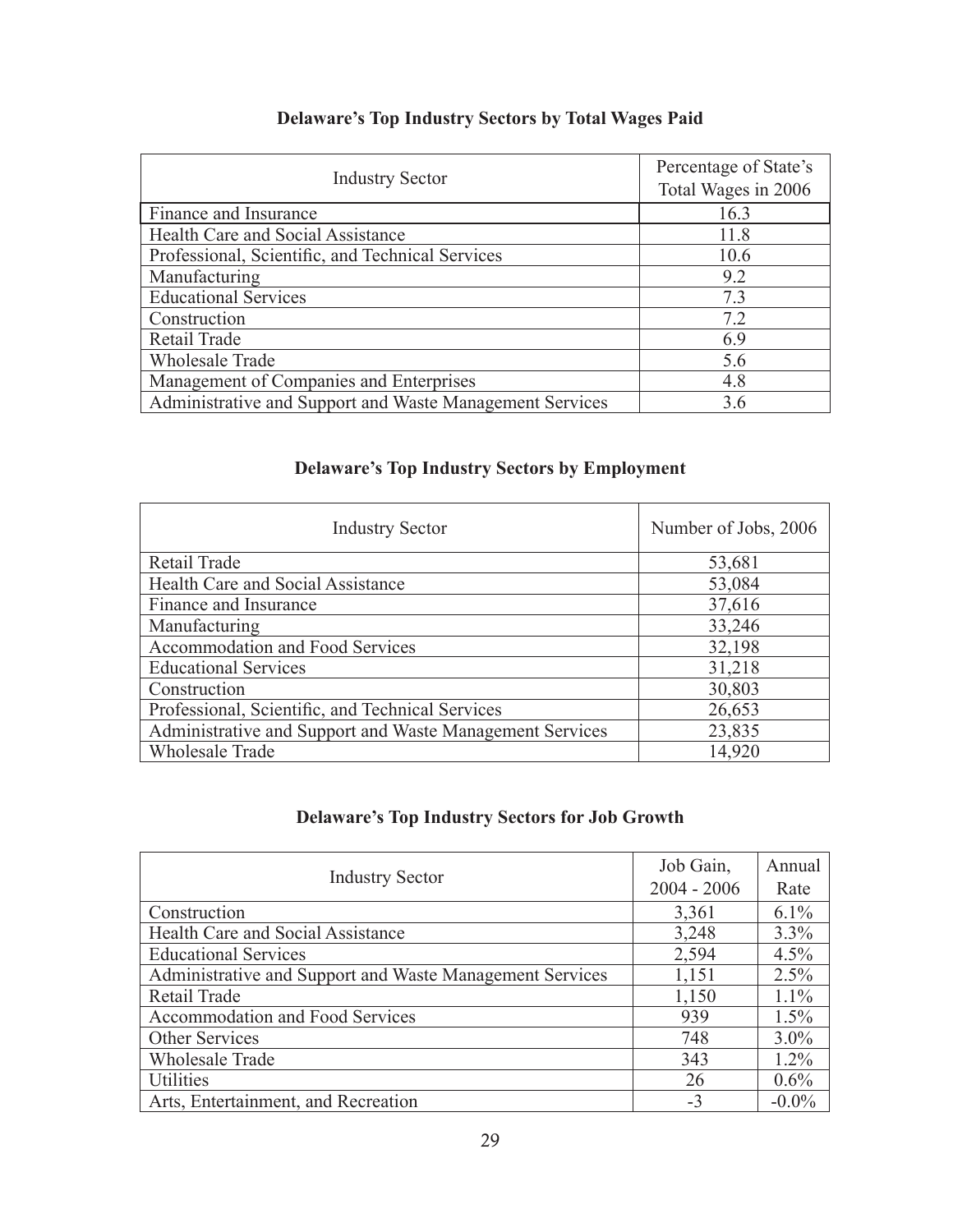### **New Castle County's Top Industry Sectors by Total Wages Paid**

| <b>Industry Sector</b>                                   | Percentage of County's<br>Total Wages in 2006 |
|----------------------------------------------------------|-----------------------------------------------|
| Finance and Insurance                                    | 19.8                                          |
| Professional, Scientific, and Technical Services         | 11.7                                          |
| Health Care and Social Assistance                        | 11.7                                          |
| Manufacturing                                            | 8.2                                           |
| <b>Educational Services</b>                              | 6.8                                           |
| Construction                                             | 6.3                                           |
| Management of Companies and Enterprises                  | 6.1                                           |
| <b>Wholesale Trade</b>                                   | 5.7                                           |
| Retail Trade                                             | 5.6                                           |
| Administrative and Support and Waste Management Services | 3.8                                           |

### **New Castle County's Top Industry Sectors by Employment**

| <b>Industry Sector</b>                                   | Number of Jobs, 2006 |
|----------------------------------------------------------|----------------------|
| Health Care and Social Assistance                        | 36,732               |
| Retail Trade                                             | 32,519               |
| Finance and Insurance                                    | 32,404               |
| Professional, Scientific, and Technical Services         | 22,586               |
| <b>Educational Services</b>                              | 20,662               |
| Construction                                             | 18,893               |
| Administrative and Support and Waste Management Services | 17,868               |
| Manufacturing                                            | 17,401               |
| Management of Companies and Enterprises                  | 11,706               |
| <b>Wholesale Trade</b>                                   | 10,603               |

### **New Castle County's Top Industry Sectors for Job Growth**

|                                                          | Job Gain,     | Annual    |
|----------------------------------------------------------|---------------|-----------|
| <b>Industry Sector</b>                                   | $2004 - 2006$ | Rate      |
| <b>Educational Services</b>                              | 1,731         | 4.6%      |
| Health Care and Social Assistance                        | 1,605         | $2.3\%$   |
| Construction                                             | 1,562         | $4.5\%$   |
| Other Services                                           | 555           | $3.3\%$   |
| Retail Trade                                             | 512           | $0.8\%$   |
| Arts, Entertainment, and Recreation                      | 126           | $1.2\%$   |
| Administrative and Support and Waste Management Services | 13            | $0.0\%$   |
| <b>Utilities</b>                                         | $-14$         | $-0.4\%$  |
| Agriculture, Forestry, Fishing and Hunting               | $-85$         | $-13.7\%$ |
| <b>Wholesale Trade</b>                                   | $-112$        | $-0.5\%$  |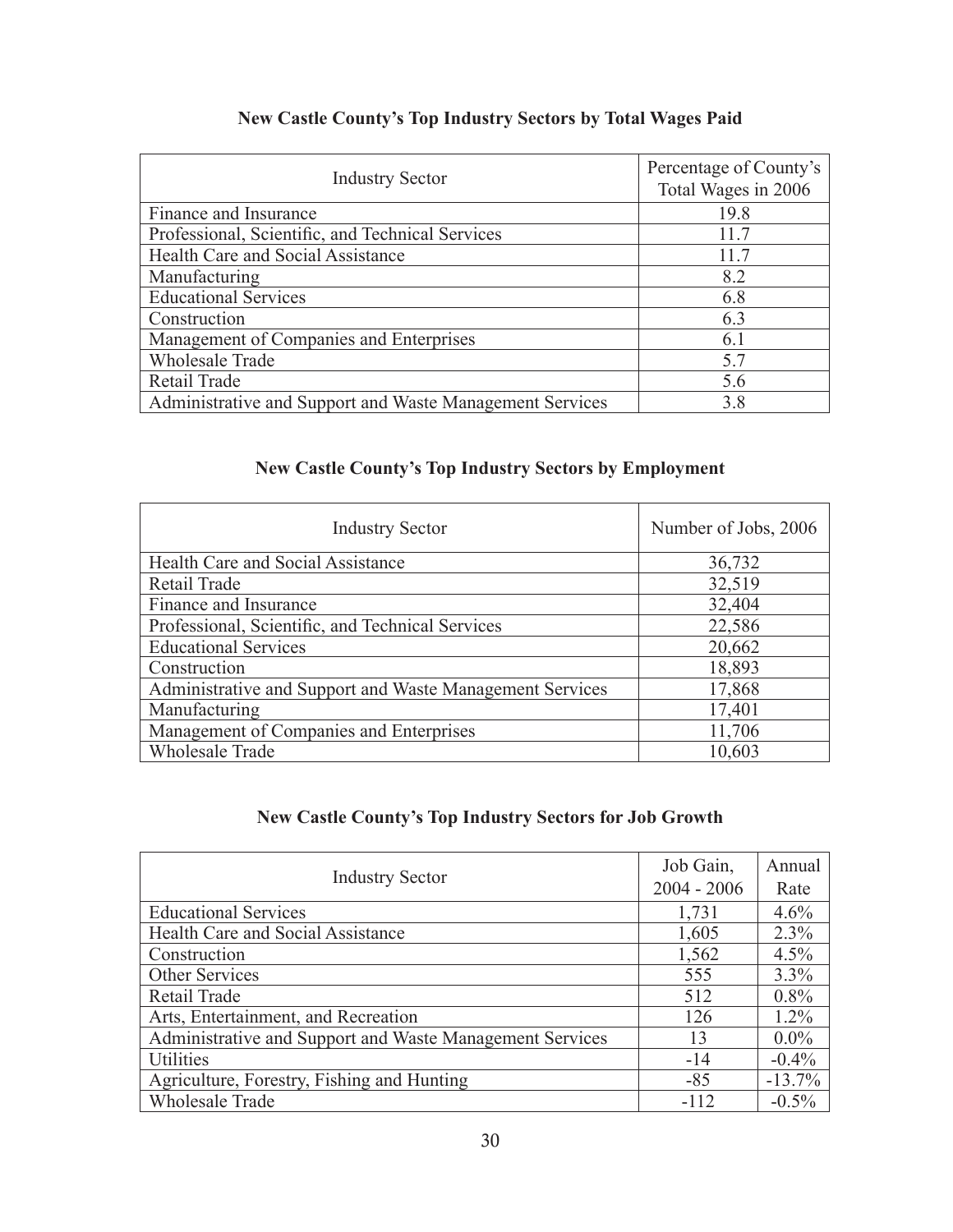### **Kent County's Top Industry Sectors by Total Wages Paid**

| <b>Industry Sector</b>                                   | Percentage of County's<br>Total Wages in 2006 |
|----------------------------------------------------------|-----------------------------------------------|
| Health Care and Social Assistance                        | 11.0                                          |
| <b>Educational Services</b>                              | 10.9                                          |
| Retail Trade                                             | 10.3                                          |
| Construction                                             | 8.1                                           |
| Manufacturing                                            | 7.5                                           |
| Finance and Insurance                                    | 5.1                                           |
| Transportation and Warehousing                           | 4.0                                           |
| Professional, Scientific, and Technical Services         | 3.8                                           |
| <b>Wholesale Trade</b>                                   | 3.3                                           |
| Administrative and Support and Waste Management Services | 2.6                                           |

### **Kent County's Top Industry Sectors by Employment**

| <b>Industry Sector</b>                                   | Number of Jobs, 2006 |
|----------------------------------------------------------|----------------------|
| Retail Trade                                             | 9,084                |
| Health Care and Social Assistance                        | 7,420                |
| <b>Educational Services</b>                              | 6,014                |
| Construction                                             | 4,449                |
| Manufacturing                                            | 3,577                |
| Arts, Entertainment, and Recreation                      | 2,812                |
| Transportation and Warehousing                           | 2,700                |
| Finance and Insurance                                    | 2,264                |
| Administrative and Support and Waste Management Services | 2,263                |
| Professional, Scientific, and Technical Services         | 1,748                |

### **Kent County's Top Industry Sectors for Job Growth**

| <b>Industry Sector</b>                                   | Job Gain,     | Annual  |
|----------------------------------------------------------|---------------|---------|
|                                                          | $2004 - 2006$ | Rate    |
| Health Care and Social Assistance                        | 1,077         | $8.5\%$ |
| Construction                                             | 671           | 8.9%    |
| Retail Trade                                             | 468           | $2.7\%$ |
| <b>Educational Services</b>                              | 383           | $3.4\%$ |
| Administrative and Support and Waste Management Services | 366           | $9.6\%$ |
| Transportation and Warehousing                           | 225           | $4.5\%$ |
| Professional, Scientific, and Technical Services         | 195           | $6.3\%$ |
| <b>Wholesale Trade</b>                                   | 135           | $4.4\%$ |
| Other Services                                           | 24            | $0.7\%$ |
| <b>Utilities</b>                                         | 14            | $4.1\%$ |